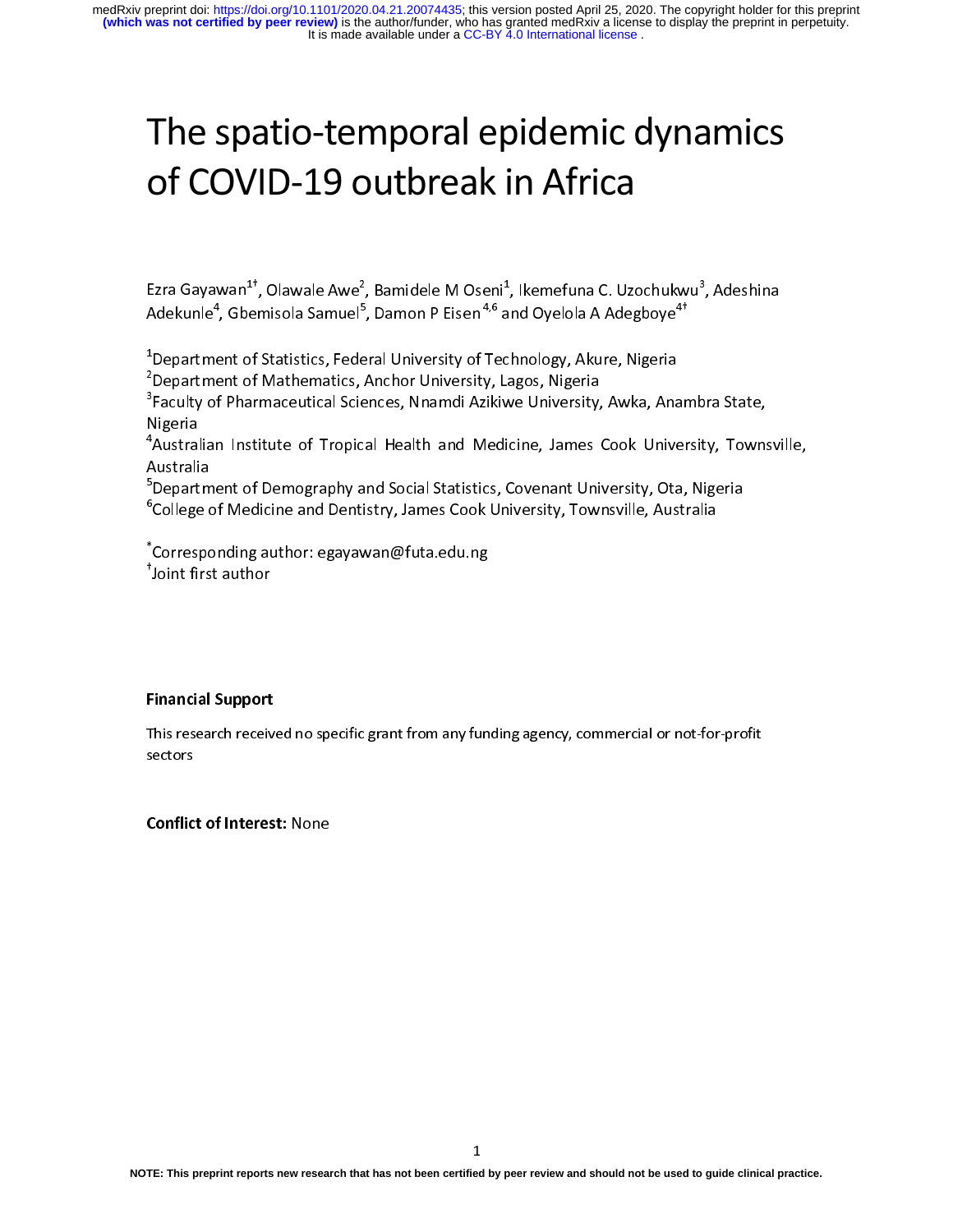### Abstract

2 (SARS-CoV-2), emerged in the city of Wuhan, China in December 2019. Although, the disease appears on the African continent late, it has spread to virtually all the countries. We provide early spatio-temporal dynamics of 2 (Sease appears on the African continent late, it has spread to virtually all the countries. We provide early spatio-temporal dynamics of COVID-19 within the first 62 days of the disease's appearance on the African contin provide early spatio-temporal dynamics of COVID-19 within the first 62 days of the disease's appearance on the African continent. We used a two-parameter hurdle Poisson model to simultaneously analyze the zero counts and t presentation, spation and appearance on the African continent. We used a two-parameter hurdle Poisson model to simultaneously analyze the zero counts and the frequency of occurrence. We investigate the effects of important is in the African control and the frequency of occurrence. We investigate the effects of important healthcare capacities including hospital beds and number of medical doctors in the different countries. The results show th simulation of mediation and the different countries. The results show that cases of the pandemic vary geographically across Africa with notable high incidence in neighboring countries particularly in West and North Africa. effects of the pandemic variations. The results show that cases of the pandemic vary<br>geographically across Africa with notable high incidence in neighboring countries<br>particularly in West and North Africa. The burden of th geographically across Africa with notable high incidence in neighboring countries<br>particularly in West and North Africa. The burden of the disease (per 100,000) was most felt<br>in Djibouti Tunisia, Morocco and Algeria. Tempo geographical in West and North Africa. The burden of the disease (per 100,000) was most felt<br>in Djibouti Tunisia, Morocco and Algeria. Temporally, during the first 4 weeks, the burden<br>was highest in Senegal, Egypt and Maur particularly in Djibouti Tunisia, Morocco and Algeria. Temporally, during the first 4 weeks, the burden was highest in Senegal, Egypt and Mauritania, but by mid-April it shifted to Somalia, Chad, Guinea, Tanzania, Gabon, S was highest in Senegal, Egypt and Mauritania, but by mid-April it shifted to Somalia, Chad,<br>Guinea, Tanzania, Gabon, Sudan, and Zimbabwe. Currently, Namibia, Angola, South Sudan,<br>Burundi and Uganda have the least burden. T was highest in Senegal, 2017 and 2018 and 2018 and 2018 and Suinea, Tanzania, Gabon, Sudan, and Zimbabwe. Currently, Namibia, Angola, South Sudan, Burundi and Uganda have the least burden. The findings could be useful in i Burundi and Uganda have the least burden. The findings could be useful in implementing<br>epidemiological intervention and allocation of scarce resources based on heterogeneity of<br>the disease patterns.<br>Keywords: COVID-19; spa epidemiological intervention and allocation of scarce resources based on heterogeneity of<br>the disease patterns.<br>Keywords: COVID-19; spatial analysis; Africa; hurdle Poisson; Bayesian analysis<br>Neywords: COVID-19; spatial an epidemiological intervention and allocation of the disease patterns.<br>
Keywords: COVID-19; spatial analysis; Africa; hurdle Poisson; Bayesian analysis<br>
The Video of Scarce resources based on the Scarce resources based on th

the disease patterns.<br>Keywords: COVID-19;<br>.  $\ddot{\phantom{a}}$ Keywords: COVID-19; spatial analysis; Africa; hurdle Poisson; Bayesian analysis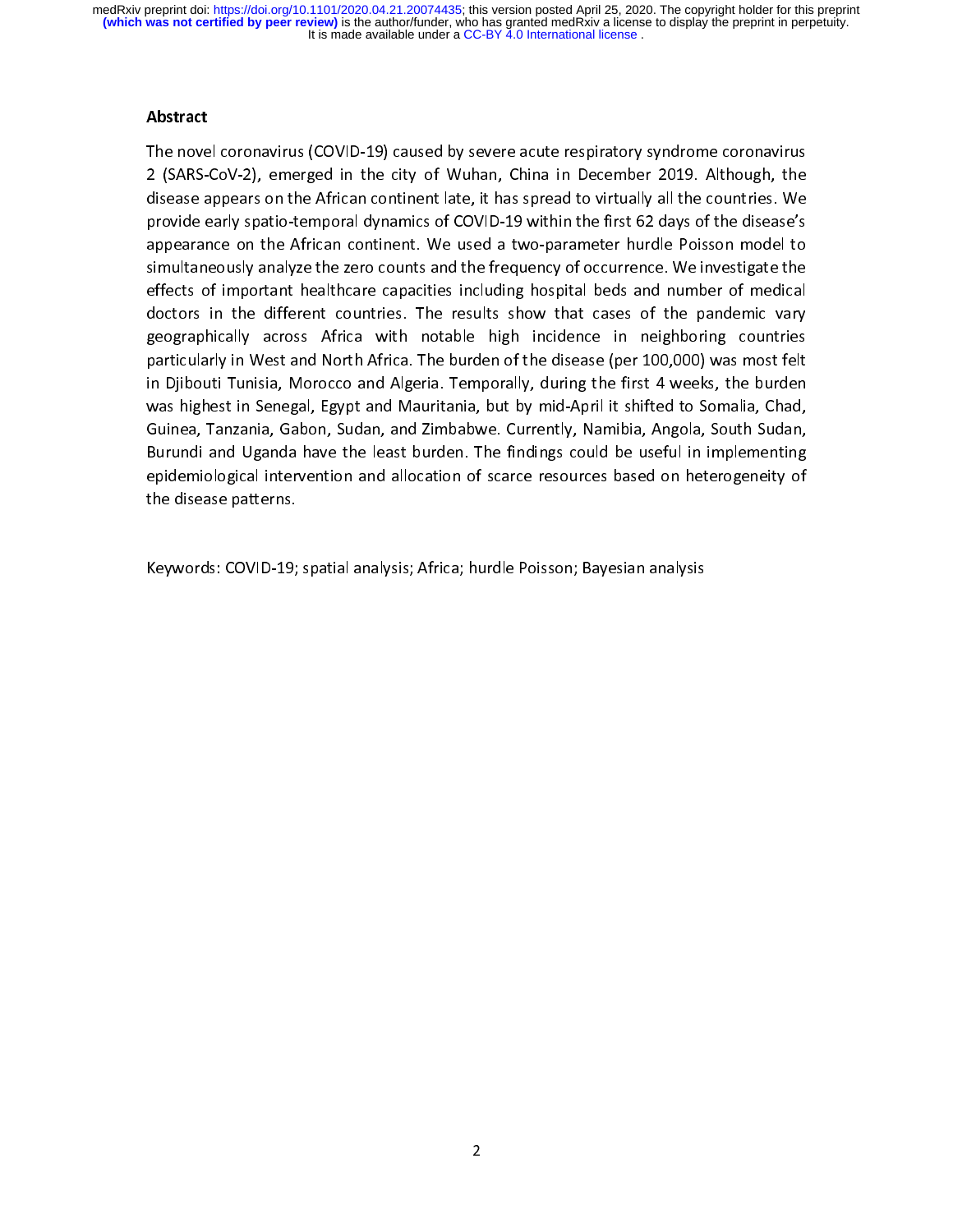On March 11<br>disease (COV<br>syndrome cc<br>December 2C On March 11, 2020, the March 11, 2020, the disease, caused by severe acute respiratory<br>disease (COVID-19) outbreak a pandemic. The disease, caused by severe acute respiratory<br>syndrome coronavirus 2 (SARS-CoV-2), emerged in disease (COVID-19) outbreak a pandemic and actually contently contently experience, contently syndrome coronavirus 2 (SARS-CoV-2), emerged in the city of Wuhan, China in late December 2019 and has quickly spread globally w Syndrome coronavirus 2 (state corona), chines and increase in the city of Wuhan in late.<br>December 2019 and has quickly spread globally with 1,436,198 cases and a case fatality rate<br>(CFR) of 5.96% as of April 9, 2020. [1]. CFR) of 5.96% as of April 9, 2020. [1]. This pandemic has not only become a public health<br>crisis leading to loss of life but has caused the global economy to melt down with severe<br>disruption to international travel, touris (CFR) of Seading to loss of life but has caused the global economy to melt down with severe<br>disruption to international travel, tourism and trade. As of April 7, 2020, 52 African countries<br>have reported 10,086 confirmed ca disruption to international travel, tourism and trade. As of April 7, 2020, 52 African countries<br>have reported 10,086 confirmed cases and 487 deaths from the pandemic yielding a CFR<br>3.38%. It is likely that the case ascert disruption to international travel, tourism and trade. As of April 7,<br>have reported 10,086 confirmed cases and 487 deaths from the<br>3.38%. It is likely that the case ascertainment in Africa is incomplet<br>Human population mov pandemic yielding a CFR<br>:e.<br>n the spread of infectious

have reported 20,000 commuted case and 497 deaths from the pandemic yielding a CFR<br>3.38%. It is likely that the case ascertainment in Africa is incomplete.<br>Human population movement generally plays an important role in the 4.33<br>3.33 Human population movement generally plays an important role in t<br>3.38 diseases and this particularly applies to COVID-19 as this resp<br>3.438 transmissible. The reasons for the late appearance of COVID-19 in |<br>|<br>| diseases and this particularly applies to COVID-19 as this respiratory virus is highly<br>transmissible. The reasons for the late appearance of COVID-19 in Africa compared with<br>other parts of the world are unknown but it may diseases such as Ebola and tuberculosis from Africa to the West [3, 4]. Largely, African<br>diseases such as Ebola and tuberculosis from Africa to the West [3, 4]. Largely, African<br>diseases such as Ebola and tuberculosis from the parts of the world are unknown but it may be due to relatively limited international<br>travel to the continent [2]. There has always been awareness of importation of infectious<br>diseases such as Ebola and tuberculosis fro There is the continent [2]. There has always been awareness of importation of infectious<br>diseases such as Ebola and tuberculosis from Africa to the West [3, 4]. Largely, African<br>countries have reported their first COVID-19 diseases such as Ebola and tuberculosis from Africa to the West [3, 4]. Largely, African<br>countries have reported their first COVID-19 cases to be imported from European countries,<br>possible due to the proximity of the two c countries have reported their first COVID-19 cases to be imported from European countries,<br>possible due to the proximity of the two continents [5]. The first case was confirmed on the<br>African continent on February 14th, 20 possible due to the proximity of the two continents [5]. The first case was confirmed on the<br>African continent on February 14th, 2020 in Egypt followed by Nigeria on February 27th. The<br>initial dynamics of the disease demon possible due to the disease demonstrated slow spread across the continent until the initial dynamics of the disease demonstrated slow spread across the continent until the situation escalated quickly in the last week of Ma African continent on February 21th, 2020 in Egypt followed by Nigeria on February 21th. The<br>initial dynamics of the disease demonstrated slow spread across the continent until the<br>situation escalated quickly in the last w initial dynamics of the disease demonstrated supplying the distribution escalated quickly in the last week of March.<br>3 situation escalated quickly in the last week of March.

3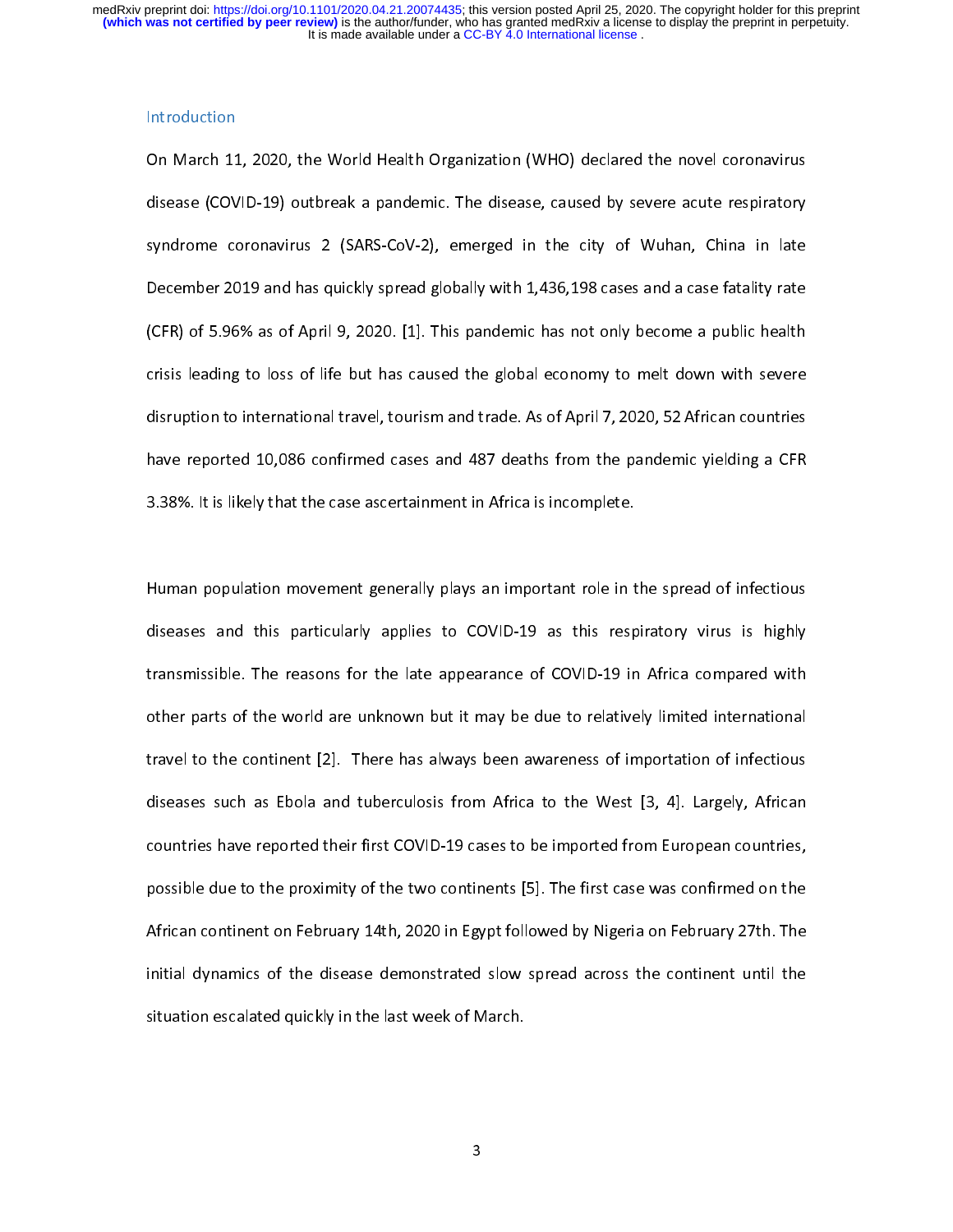Now, The COVID-19 particular control of this disease in Africa, because of grossly underfunded and inadequate healthcare<br>systems. Early detection and control of outbreaks is inefficient and unreliable due to poor<br>disease s of this disease in Africa, because of gross, and independent included and instead of systems. Early detection and control of outbreaks is inefficient and unreliable due to poor disease surveillance, insufficient training o systems. Early accession and control of outbreaks is interferent and uncluded the or poor<br>disease surveillance, insufficient training of healthcare workers, and inadequate data<br>transmission [2, 6-8].<br>Within the frame of th

disease surveillance, insufficient training of healthcare workers, and inadequate data<br>transmission [2, 6-8].<br>Within the frame of the outbreak of the COVID-19 pandemic, there have been a number of<br>applications of statistic transmission [2, 0-8].<br>Within the frame of t<br>applications of statis<br>mapping of disease  $\frac{1}{2}$ applications of statistical models to predict infection rate and spread [9, 10]. However,<br>mapping of disease incidence to identify spatial clustering and patterns remains an<br>important pathway to understanding disease epide mapping of disease incidence to identify spatial clustering and patterns remains an<br>important pathway to understanding disease epidemiology and is required for effective<br>planning, prevention or containment actions [11-13]. mapping of an anti-tead interaction, a period of the incidence to identify spatial content in the incidence in<br>planning, prevention or containment actions [11-13]. There are a few studies that attempt<br>to map the pandemic i planning, prevention or containment actions [11-13]. There are a few studies that attempt<br>to map the pandemic in China [14] and in Iran [15]. However, the temporal dynamic of the<br>pandemic has not been taken into account in planning, prevention or comparison or comparison or comparison or the pandemic has not been taken into account in order to access the space-time dynamics.<br>Further, to our knowledge, there is dearth of studies that have exa pandemic has not been taken into account in order to access the space-time dynamics.<br>Further, to our knowledge, there is dearth of studies that have examined the spatio-<br>temporal dynamics in Africa. Our aim, therefore, is pandemic the net been taken into account in order to access the space-time dynamics<br>Further, to our knowledge, there is dearth of studies that have examined the spatio-<br>temporal dynamics in Africa. Our aim, therefore, is t temporal dynamics in Africa. The analyze the small point of COVID-19 within the first 62 days of the disease's arrival on the African continent. We propose a two-parameter hurdle Poisson model to simultaneously analyse the of COVID-19 minimum in the first COVID-19 with all the COVID-19 minimum in the African continuation of the polition model to simultaneously analyse the zero counts<br>as well as average occurrence of the disease. The two para propose a two-parameters are extended, through<br>appropriately chosen link functions, to the spatio-temporal covariates following the<br>framework of distributional regression coined by Klein et al. [16]. Additionally, we<br>inves appropriately chosen link functions, to the spatio-temporal covariates following the<br>framework of distributional regression coined by Klein et al. [16]. Additionally, we<br>investigate the effect of important healthcare capac Free Free Constants framework of distributional regression coined by Klein et al. [16]. Additionally, we<br>investigate the effect of important healthcare capacities including hospital beds and the<br>number of medical doctors o finvestigate the effect of important healthcare capacities including hospital beds and the<br>number of medical doctors on the risk of COVID-19 in the different African countries. The<br>hurdle model is a modified count model in mumber of medical doctors on the risk of COVID-19 in the different African countries. The<br>hurdle model is a modified count model in which two processes generating the zeros and<br>the positives are not constrained to be the s hurdle model is a modified count model in which two processes generating the zeros and<br>the positives are not constrained to be the same [17]. The idea is that a binomial<br>4 the positives are not constrained to be the same [17]. The idea is that a binomial<br>4  $\frac{1}{2}$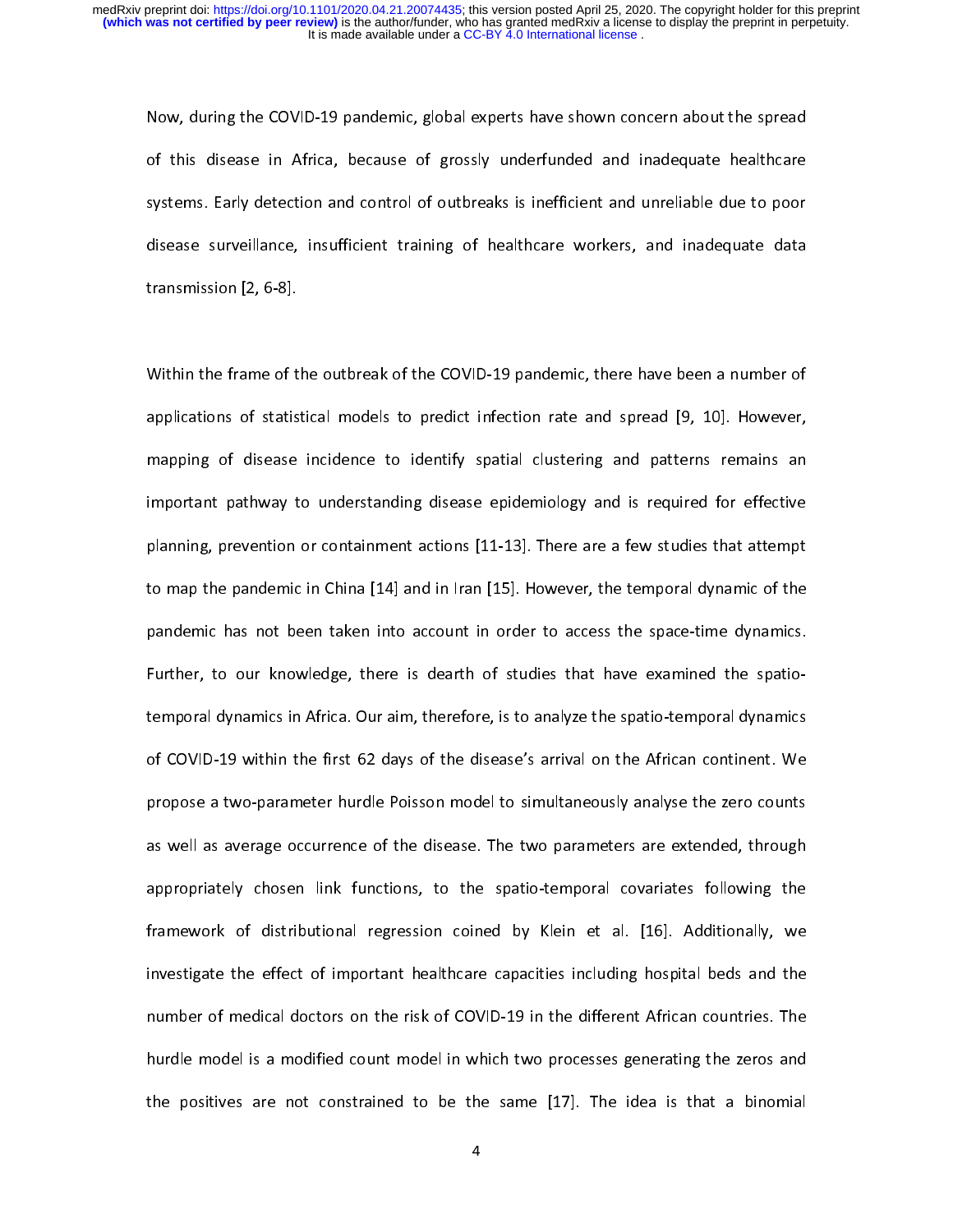returns a zero or a positive realization. For the truncated-at-zero count data, a conditional<br>distribution, in this case, a Poisson distribution is considered. With this, we are able to<br>examine both the patterns of zeros a returns a zero or a permane remainment in the truncated at zero count data, a consideration<br>distribution, in this case, a Poisson distribution is considered. With this, we are able to<br>examine both the patterns of zeros and distribution, in this case, a Poisson distribution is considered. Which this case, is a parameter of examine both the patterns of zeros and the average counts of the pandemic across space<br>and time throughout Africa.<br>Method examine both the patterns of zeros and time patterns of the pandemic across space of the average counts of the<br>Methods<br>Data sources

### Data sources

and time time agreems<br>Methods<br>Data sources<br>In this paper, we used public  $\begin{array}{c} \n \text{I} \\
 \text{I} \\
 \text{I} \\
 \text{I} \\
 \end{array}$ In the paper, we used public, and this paper, we used publicly available daily number of control of the World Health Organization (https://covid19.who.int) from 14th February to 15th April 2020. Due to the requirement of t by the World Health Organization (https://covid-19.<br>April 2020. Due to the requirement of the spatial effect model considered in this study, we<br>only included 47 African countries that have confirmed COVID-19 cases and shar Apply included 47 African countries that have confirmed COVID-19 cases and share at least<br>one international boundary with another country. Additionally, we obtained data on<br>healthcare capacities: number of hospital beds an one international boundary with another country. Additionally, we obtained data on<br>healthcare capacities: number of hospital beds and physicians for each of the countries from<br>the World Development Indicators of the World one international boundary with another country. Additionally, we obtained and one<br>healthcare capacities: number of hospital beds and physicians for each of the countries from<br>the World Development Indicators of the World the World Development Indicators of the World Bank (https://data.worldbank.org).<br>Statistical analysis<br>Preliminary exploratory spatial analysis was used to investigate the spatial and spatio-

### Statistical analysis

the World Development<br>Statistical analysis<br>Preliminary exploratory spatial analysis was used to investigate the spatial and<br>temporal distribution of incidence of COVID-19, healthcare capacities (number of temporal and number of physicians) across Africa. We used Pearson's correlation to assess the relationships between number of confirmed COVID-19 cases and each of the two healthcare capabilities of each country.<br>For the sp beds and number of physicians) across and each constant of across Africa. The term is determined to a<br>relationships between number of confirmed COVID-19 cases and each of the two healthcare<br>capabilities of each country.<br>Fo

relative of each country.<br>For the spatio-temporal analysis, we considered a two-component hurdle Poisson model<br>which consists of a point mass at zero followed by a truncated Poisson distribution for the<br>5 For the spatio-temporal and<br>which consists of a point ma For the spatial employment analysis, we considered a two-component hurdle Poisson models.<br>Which consists of a point mass at zero followed by a truncated Poisson distribution for the<br>5  $\frac{1}{5}$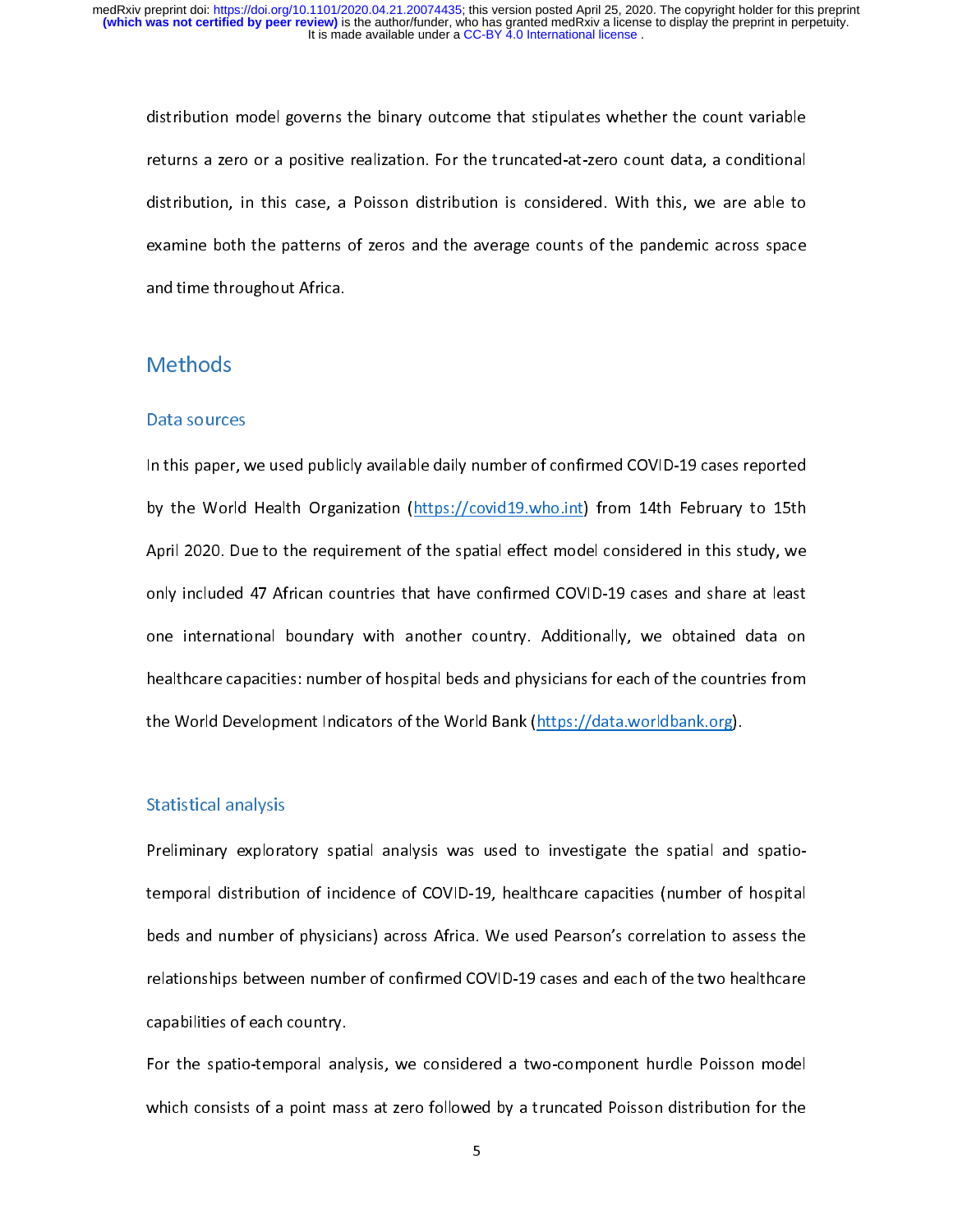variable, the hurdle Poisson distribution is expressed as  
\n
$$
P(Y_i = y | p, \mu) = \begin{cases} p & y = 0 \\ (1 - p) \frac{\mu^y exp(-\mu)}{y! (1 - exp(-\mu))} & y = 1, 2, ..., \infty \end{cases}
$$
\nwhere  $Y_i$  is the response variable of interest that counts the occurrence of COVID-19 cases

 $P(Y_i = y | p, \mu) = \begin{cases} p & \mu^y exp(-\mu) \ (1-p) \frac{\mu^y exp(-\mu)}{y! (1 - exp(-\mu))} \end{cases}$ <br>where  $Y_i$  is the response variable of interest that count<br>at a particular country,  $p$  is the none occurrence proba |<br>|<br>| where  $Y_i$  is the response variable of interest that counts the occurrence of COVID-19 cases<br>at a particular country,  $p$  is the none occurrence probability, that is, the probability of not<br>reporting a COVID-19 case in a at a particular country,  $p$  is the none occurrence probability, that is, the probability of not<br>reporting a COVID-19 case in a given, day and  $\mu$  measures the frequency of occurrence.<br>Thus, as  $\mu$  increase, the average reporting a COVID-19 case in a given, day and  $\mu$  measures the frequency of occurrence.<br>Thus, as  $\mu$  increase, the average count of COVID-19 increases. If  $p$  is 0, it implies that each<br>country reported an infection dur Thus, as  $\mu$  increase, the average count of COVID-19 increases. If  $p$  is 0, it implies that each country reported an infection during the period under consideration, but if  $p$  is 1 then no one would be infected by the country reported an infection during the period under consideration, but if  $p$  is 1 then no<br>one would be infected by the pandemic on the continent. Usually,  $p$  is considered to be<br>strictly between 0 and 1, such that eve one would be infected by the pandemic on the continent. Usually,  $p$  is considered to be<br>strictly between 0 and 1, such that everyone in the population of the African continent has a<br>non-zero probability of being infected strictly between 1 and 2, such that every site in the population into the chinesis connon-zero probability of being infected with the virus even if they do not get infected during<br>the period considered. Under the hurdle d the period considered. Under the hurdle distribution, the expected value of *Y* is given by  $E(Y) = p\mu/(1 - exp(-\mu)).$ <br>Based on the framework of distributional regression that allows the multiple parameters of a response distribut  $E(Y) = p\mu / (1 - exp($ 

the period considered. Under the hurdle distribution, the expected value of  $Y$  is given by  $E(Y) = p\mu / (1 - exp(-\mu))$ .<br>Based on the framework of distributional regression that allows the multiple parameters of<br>a response distrib  $-\mu$ ) ).<br>rk of d<br>, rathe<br>amete:<br>tempo a response distribution, rather than just the mean as common in most classical applications,<br>we extend the two parameters space  $\vartheta_k = (\vartheta_1 = p, \vartheta_2 = \mu)$  of the hurdle Poisson model to<br>the spatial and spatio-temporal covar and the two parameters space  $\theta_k = (\theta_1 = p, \theta_2 = \mu)$  of the hurdle Poisson model to<br>the spatial and spatio-temporal covariates of the COVID-19 cases in Africa through some<br>suitable (one-to-one) link functions that ensure ap we extend the two parameters space  $\boldsymbol{v}_k =$  (<br>the spatial and spatio-temporal covariates of<br>suitable (one-to-one) link functions that ens<br>space.<br>The general form of the geo-additive hurdle f  $v_1 = p$ ,  $v_2 = \mu$ ) or the nurdle Poisson model to<br>of the COVID-19 cases in Africa through some<br>sure appropriate restrictions on the parameter<br>Poisson model considered is given by suitable (one-to-one) link functions that ensure appropriate restrictions on the parameter<br>space.<br>The general form of the geo-additive hurdle Poisson model considered is given by<br> $\int g_1^{-1}(p) = \eta_i^p = \beta_0^p + S_{str}^p + S_{unstr}^p + T^$ space.<br>
The general form of the geo-additive hurdle Poisson model considered is given by<br>  $\begin{cases} g_1^{-1}(p) = \eta_i^p = \beta_0^p + S_{str}^p + S_{unstr}^p + T^p + (ST)^p \\ g_2^{-1}(\mu) = \eta_i^\mu = \beta_0^\mu + S_{str}^\mu + S_{unstr}^\mu + T^\mu + (ST)^\mu \end{cases}$ 

The ge

$$
\begin{cases}\ng_1^{-1}(p) = \eta_i^p = \beta_0^p + S_{str}^p + S_{unstr}^p + T^p + (ST)^p \\
g_2^{-1}(\mu) = \eta_i^\mu = \beta_0^\mu + S_{str}^\mu + S_{unstr}^\mu + T^\mu + (ST)^\mu\n\end{cases}
$$
\n6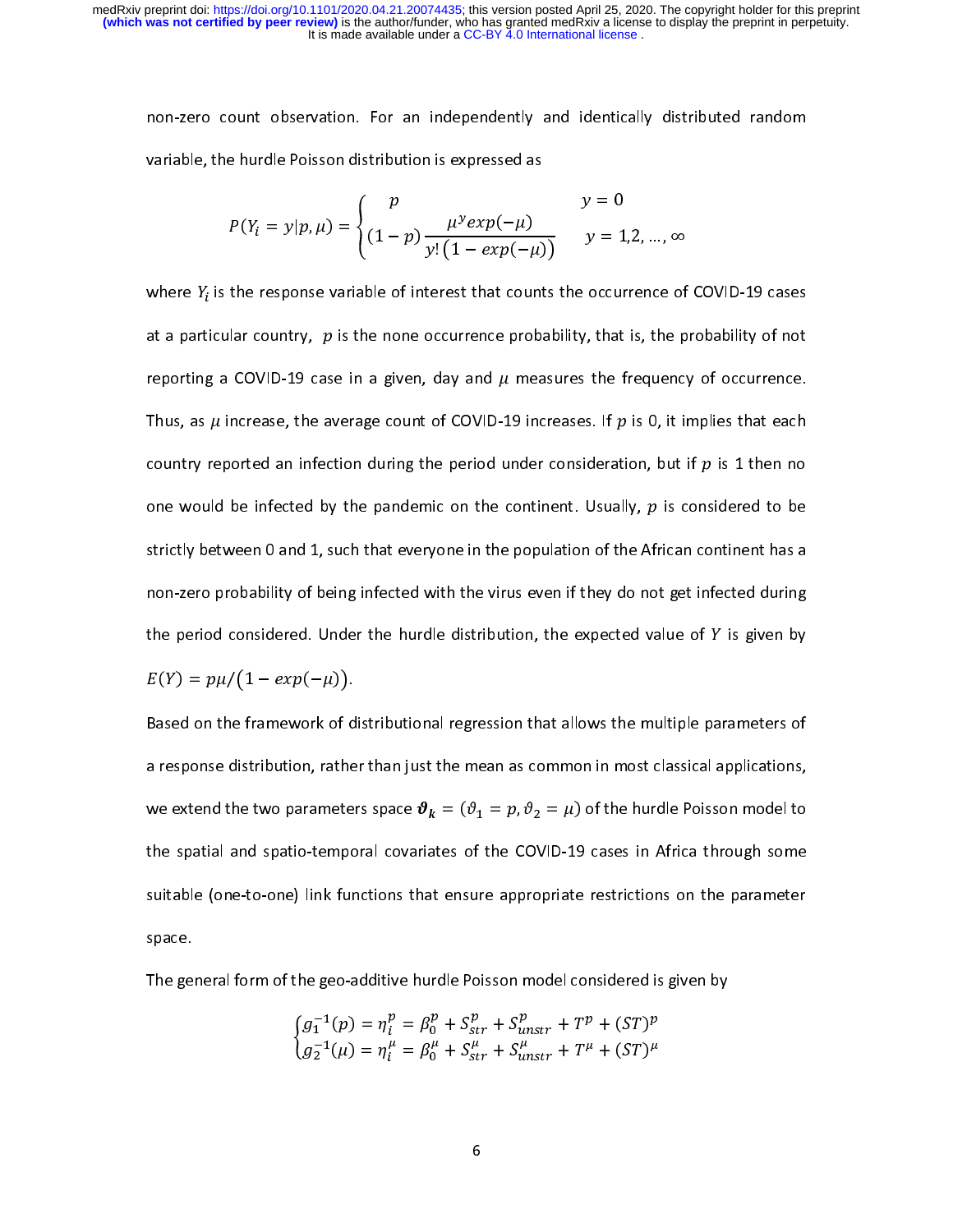where  $g_1$  and  $g_2$  are link functions chosen as logit and log links for the parameters  $p$  and  $\mu$  respectively. Omitting subscript,  $\beta_0$  is the model constant term,  $S_{str}$  is the structured spatial random effect, respectively. Omltting subscript,  $\mu_0$  is the model constant term,  $S_{st}$ <br>random effect,  $S_{unstr}$  is the unstructured random effect,  $T$  is<br> $ST$  accounts for the spatio-temporal random effect. Consequently<br>model based on the temporal term and<br>it, the temporal term was<br>of the temporal term as a<br>order random walk prior random effect, S<sub>unst</sub><br>ST accounts for the s<br>model based on Baye<br>linear combination of<br>with inverse gamma  $r$  is the unstructured random effect,  $I$  is the temporal term and<br>patio-temporal random effect. Consequently, the temporal term was<br>sian P-spline. This allows for the estimation of the temporal term as a<br>is basis spline ST accounts for the spatio-temporal random effect. Consequently, the temporal term was<br>model based on Bayesian P-spline. This allows for the estimation of the temporal term as a<br>linear combination of basis spline (B-spline linear combination of basis spline (B-splines) based on a second order random walk prior<br>with inverse gamma for the hyperparameters [18]. We considered cubic B-splines with 20<br>equidistance knots, which induce enough flexib with inverse gamma for the hyperparameters [18]. We considered cubic B-splines with 20<br>equidistance knots, which induce enough flexibility to capture even the most severe non-<br>linearity.<br>For the all structured spatial and equidistance knots, which induce enough flexibility to capture even the most severe non-<br>linearity.<br>For the all structured spatial and spatio-temporal effects, the countries are considered as<br>discrete set of spatial locati

meant,<br>For the a<br>discrete s<br>binary st<br>locations For the all structure set of spatial locations and we used a Markov random field prior that considers a<br>binary structure for the neighborhood structure of the countries such that proximate<br>locations that share boundaries a binary structure for the neighborhood structure of the countries such that proximate<br>locations that share boundaries are assigned a weight of 1 and 0 if they do not. To ensure<br>smoothness, we consider a Gaussian Markov rand binary increases that share boundaries are assigned a weight of 1 and 0 if they do not. To ensure<br>smoothness, we consider a Gaussian Markov random field prior that induces a penalty in<br>which differences between spatially a Smoothness, we consider a Gaussian Markov random field prior that induces a penalty in<br>which differences between spatially adjacent regions are penalized. Exchangeable<br>independent and identically distributed normal prior w smoothich differences between spatially adjacent regions are penalized. Exchangeable independent and identically distributed normal prior was considered for the unstructured random effects.<br>The Bayesian inference is based which differences between spatially and process are penalized. Extremely additional independent and identically distributed normal prior was considered for the unstructured random effects.<br>The Bayesian inference is based o

Independent and identically and identical results for the constrained in the unstructured representation<br>The Bayesian inference is based on the distributional regression framework of Klein, Kneib<br>[16], who developed some M The Bayesian inf<br>[16], who deve<br>suitable propos<br>approximation The Bayesian inference is based on the distribution regression framework of the III.<br>The Bayesian in the distribution is based on the distribution framework suitable proposal densities are constructed based on iterative we Endivided proposal densities are constructed based on iterative weighted least squares<br>approximation to the full conditional. All smoothing variance parameters and<br>hyperparameters are assigned inverse gamma hyperpriors and supproximation to the full conditional. All smoothing variance parameters and<br>hyperparameters are assigned inverse gamma hyperpriors and we perform some sensitivity<br>analysis but the results, based on the different hyperpri approximaters are assigned inverse gamma hyperpriors and we perform some sensitivity<br>analysis but the results, based on the different hyperpriors, turn out to be indistinguishable.<br>7 here are assigned in the different hyperpriors, turn out to be indistinguishable.<br>
analysis but the results, based on the different hyperpriors, turn out to be indistinguishable. analysis but the results, based on the different hyperpriors, turn out to be indistinguishable.

7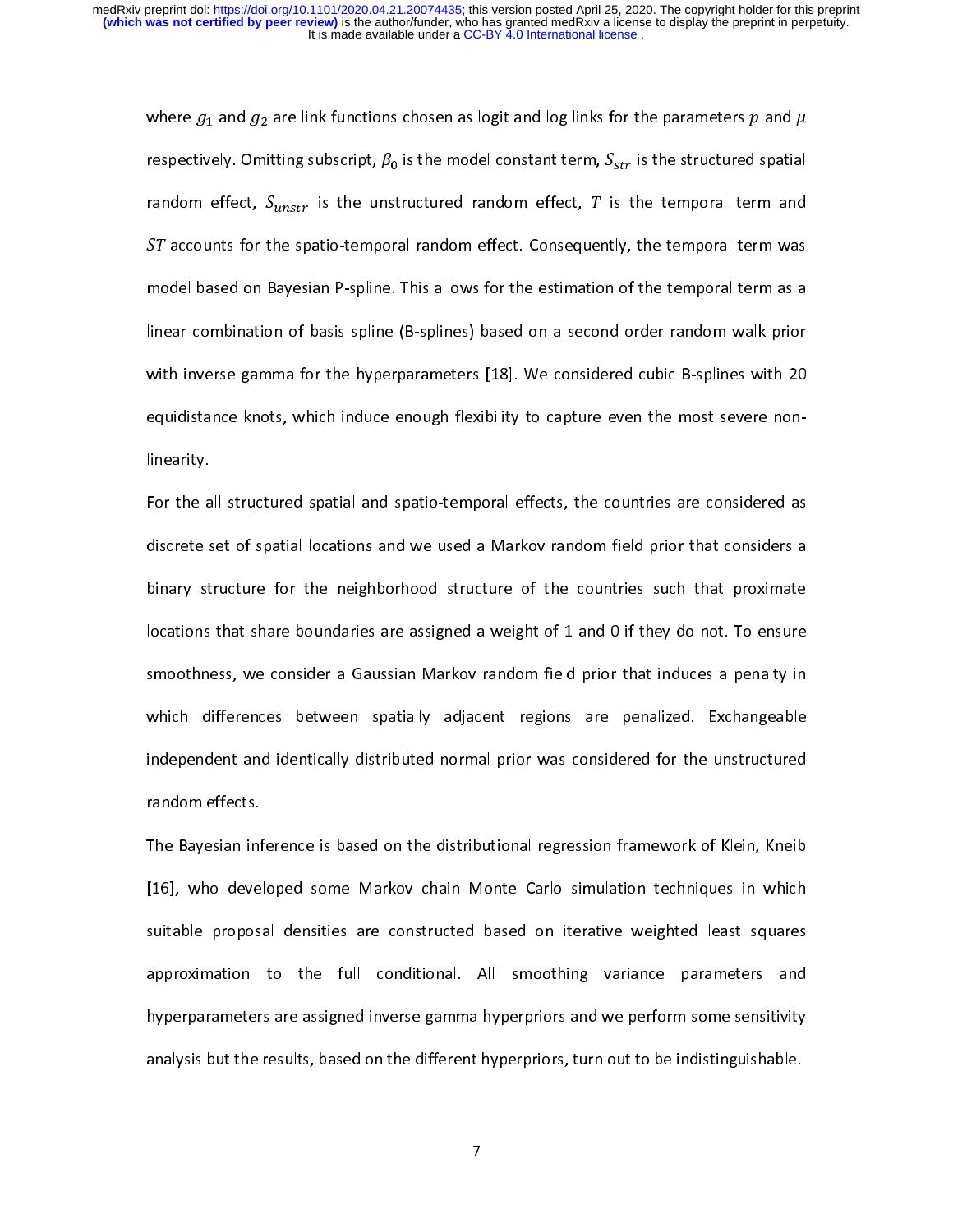pandemic across the continent but due to paucity of data during the first weeks of<br>occurrence, we considered the first month (14th Februsary-13th March) as the first week.<br>Thus, the spatio-temporal complete data were group pandemic across the continent and the pattery of data during the first week.<br>Thus, the spatio-temporal complete data were grouped into a six-week period. The<br>intention was to examine how the countries fared in terms of the Thus, the spatio-temporal complete data were grouped into a six-week period. The<br>intention was to examine how the countries fared in terms of the occurrence of the<br>pandemic over a weekly period. We implement four models, b intention was to examine how the countries fared in terms of the occurrence of the<br>pandemic over a weekly period. We implement four models, by sub-setting temporal and<br>spatial covariates on the mean parameter while keeping pandemic over a weekly period. We implement four models, by sub-setting temporal and<br>spatial covariates on the mean parameter while keeping the temporal, structured and<br>unstructured spatial effects for the probability para pandial covariates on the mean parameter while keeping the temporal, structured and<br>unstructured spatial effects for the probability parameter, and based model choice on<br>deviance information criterion (DIC). The details of spatial effects for the probability parameter, and based model choice on<br>deviance information criterion (DIC). The details of the implemented models including the<br>values of the DIC are presented in Table 1. For all models, deviance information criterion (DIC). The details of the implemented models including the<br>values of the DIC are presented in Table 1. For all models, we performed 15,000 iterations<br>with 3,000 set as burn-in and the thinnin values of the DIC are presented in Table 1. For all models, we performed 15,000 iterations<br>with 3,000 set as burn-in and the thinning parameter was set at 10. The generated Markov<br>chains were investigated through trace plo with 3,000 set as burn-in and the thinning parameter was set at 10. The generated Markov<br>chains were investigated through trace plots to ascertain mixing and convergence.<br>Results whistles as a burn-in and the thinness were investigated through trace plots to ascertain mixing and convergence.<br>Results<br>Results

# chains were investigated through the set of a<br>chains were preliminary COVID-19 distribution in Africa Preliminary COVID-19 distribution in Africa

 $\begin{bmatrix} 1 \\ 1 \end{bmatrix}$ the distribution of the distribution of the beds and physicians (per 10,000 population) by country are presented in Figure 1(A-C). The Figure shows that cases of COVID-10 varied geographically across Africa with notable hi Figure shows that cases of COVID-10 varied geographically across Africa with notable high<br>incidence in West and North Africa (Figure 1A). However, when this incidence was<br>converted to number of cases per 100,000 population incidence in West and North Africa (Figure 1A). However, when this incidence was<br>converted to number of cases per 100,000 population, the burden of the disease in Africa<br>was most felt in Djibouti, East Africa and North Afr converted to number of cases per 100,000 population, the burden of the disease in Africa<br>was most felt in Djibouti, East Africa and North Africa (Tunisia, Morocco and Algeria) (Figure<br>S1). Interestingly, countries with the converted to number of cases per 100,000 population, the station of the disease in this are<br>was most felt in Djibouti, East Africa and North Africa (Tunisia, Morocco and Algeria) (Figure<br>S1). Interestingly, countries with S1). Interestingly, countries with the highest burden of the pandemic in Africa are among<br>those with the highest number of hospital beds and physicians, particularly those from the<br>northern fringe (Figure 1B-C). Figure 2 S1). It is a set of the highest number of hospital beds and physicians, particularly those from the northern fringe (Figure 1B-C). Figure 2 examines the pattern of relationships between the  $\frac{8}{100}$ the those with the highest number of the highest number of the hospital beds and physicians, particularly those from the same of relationships between the same of relationships between the same of relationships between the  $1$  examines the pattern friends the pattern of relationships between the  $\beta$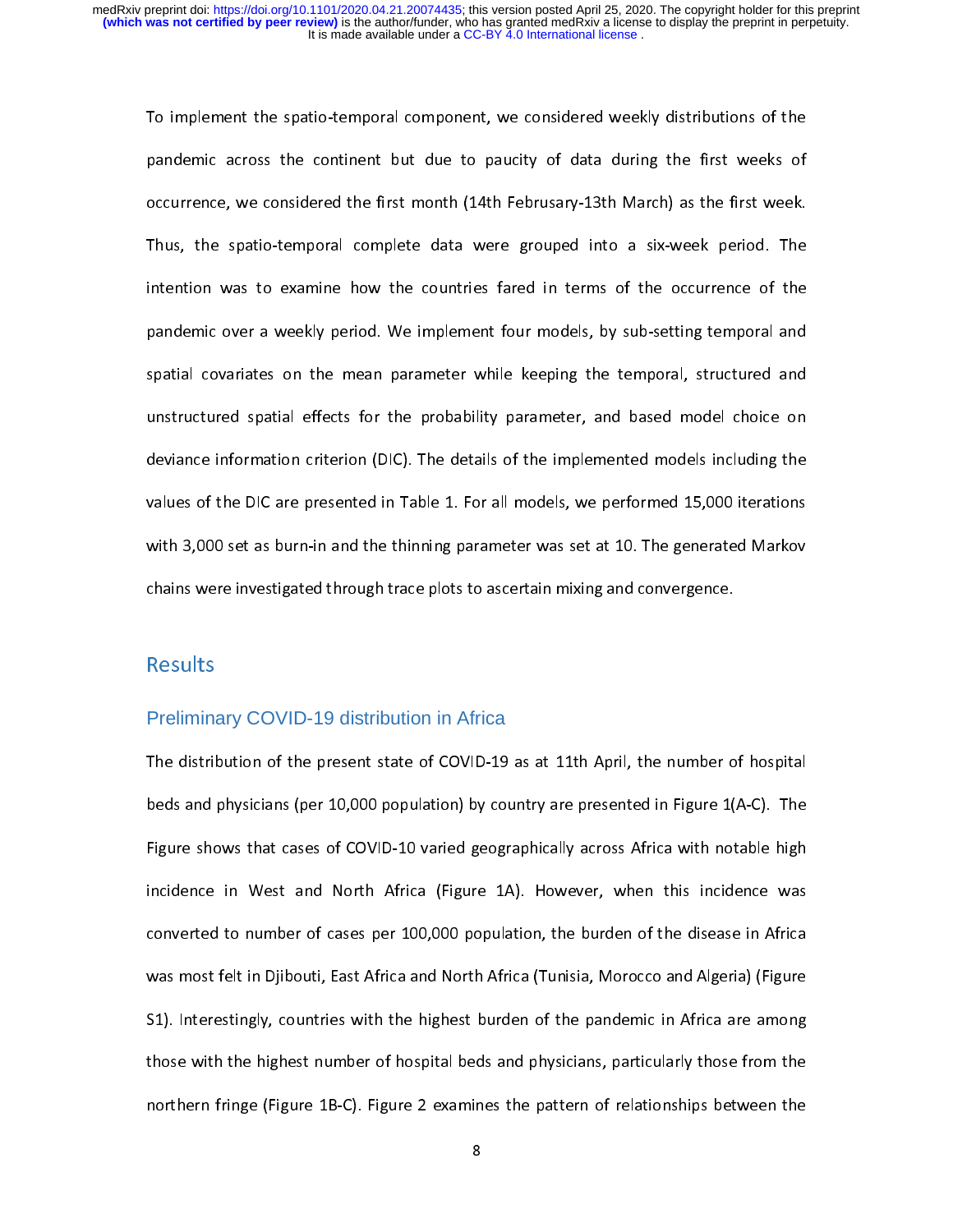correlation between COVID-19 and each of number of physicians (r=0.49, p-value=<0.001)<br>and hospital beds (r=0.14, p-value=0.34) though only the estimate for physicians is<br>significant. and hospital beds (r=0.14, p-value=0.34) though only the estimate for physicians is<br>significant.<br>Spatio-temporal analysis and hospital beds (r=0.14, p-value =0.34) though only the element on physician is<br>significant.<br>Table 1 presents the specifications of the four models considered together with the values

# Spatio-temporal analysis

Spatio-ter<br>Table 1 pre<br>of the mod Table 1 presents the specifications of the four models considered together with the values<br>of the model diagnostics criteria. As evident from the Table, the fourth model whose mean<br>component includes the trend, structured component includes the trend, structured and unstructured random effects, and the spatio-<br>temporal components had the lowest DIC value and thus provides the best fit. Presentations<br>of results shall therefore be based on th occurrence of COVID-19 on the continent during the period 14th February to 15th April, of results shall therefore be based on those of this model. Figure 3 presents the maps of<br>Africa showing the spatio-temporal patterns of the parameter  $\lambda$ , measuring the frequency of<br>occurrence of COVID-19 on the contine Africa showing the spatio-temporal patterns of the parameter  $\lambda$ , measuring the frequency of<br>occurrence of COVID-19 on the continent during the period 14th February to 15th April,<br>2020, based on a six-week group.. The re Africa showing the spatio-temporal patterns of the parameter *x*<sub>1</sub>, measuring the frequency of<br>occurrence of COVID-19 on the continent during the period 14th February -<br>2020, based on a six-week group.. The results show t occurrence of Covid-19 on the common analysing period Countertainty to 14th February –<br>2020, based on a six-week group.. The results show that during the period 14th February –<br>13th March, Senegal has the highest average r 2023, based on a six-week and the results show that during the period 2018 (followed by<br>2021, based on a six-week group. The results show that during show that during countries such as Egypt and Mauritania. By the week of 13th March, Senegal and Mauritania. By the week of 14th -20th March, the burden<br>13th March, Senegal and Burkina Faso. However, during<br>13th March, the findings show that South Africa had the highest burden<br>13th March, the f shifted to Togo, South Africa, Egypt, DR Congo, Senegal and Burkina Faso. However, during<br>the period 21st to 27th March, the findings show that South Africa had the highest burden<br>of the pandemic, while for the week 28th M the period 21st to 27th March, the findings show that South Africa had the highest burden<br>of the pandemic, while for the week 28th March to, 3rd April, the share pandemic appears<br>to be relatively similar across the countri of the pandemic, while for the week 28th March to, 3rd April, the share pandemic appears<br>to be relatively similar across the countries. For the week 4th – 10th April, the burden<br>shifted to Niger, Morocco, Guinea, Egypt, an to be relatively similar across the countries. For the week 4th – 10th April, the burden<br>shifted to Niger, Morocco, Guinea, Egypt, and Sierra Leone and lastly, for the week 11th –<br>15th April, the burden was most felt by c shifted to Niger, Morocco, Guinea, Egypt, and Sierra Leone and lastly, for the week 11th –<br>15th April, the burden was most felt by countries such as Somalia, Chad, Guinea, Tanzania,<br>Gabon, Sudan, and Zimbabwe but least for 15th April, the burden was most felt by countries such as Somalia, Chad, Guinea, Tanzania,<br>Gabon, Sudan, and Zimbabwe but least for Namibia, Angola, and Uganda. The specifications<br>and diagnostic criterions are shown in Tab Gabon, Sudan, and Zimbabwe but least for Namibia, Angola, and Uganda. The specifications and diagnostic criterions are shown in Table 1.<br>gabon but least for Namibia, Angola, and Uganda. The specifications are shown in Table 1. and diagnostic criterions are shown in Table 1.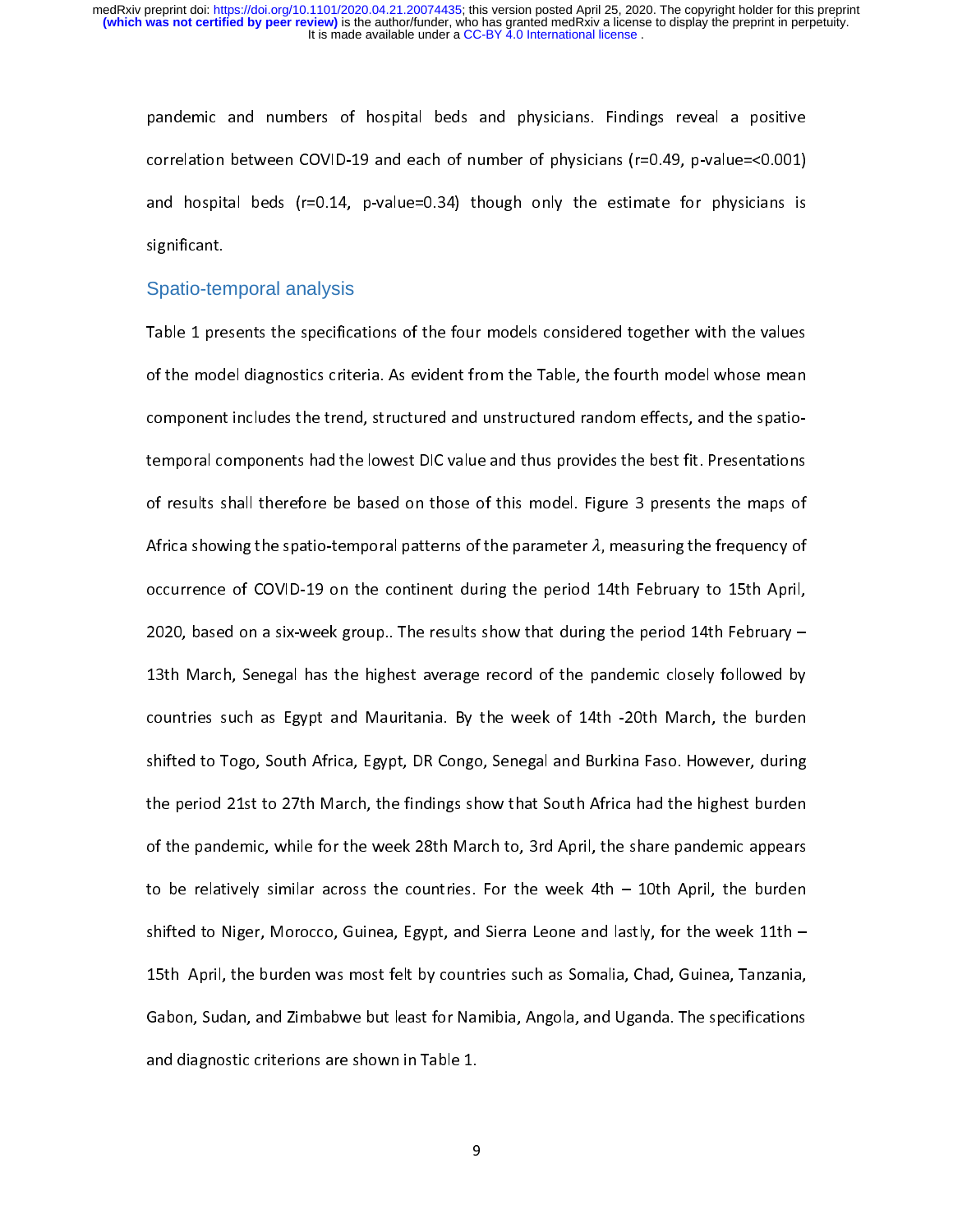For the frequency of occurrence of the pandemic. The two maps reveal different patterns<br>across the continent, obviously because neighborhood structure of the countries was taken<br>into account only in the structured effect. for the frequency of occurrence of the pandemic of the countries was taken<br>across the continent, obviously because neighborhood structure of the countries was taken<br>into account only in the structured effect. Thus, the str ances the continuity, of the continuity of the continuity of the countries the count of the countries and into<br>into account only in the structured effect. Thus, the structured random effect presents a<br>western-southern divi into account only in the character check that, the structured random shows presents a<br>western-southern divide indicating that the burden of the pandemic has been generally<br>heavier among countries in the West African region western-southern and a matering material water of the pandemic has bosning (serveral)<br>heavier among countries in the West African region specifically, in neighboring Ivory Coast,<br>Burkina Faso, Ghana, Mali, Guinea, Senegal, Burkina Faso, Ghana, Mali, Guinea, Senegal, as well as Morocco and Algeria in North Africa<br>but generally lighter in the southern African countries. However, estimates from the<br>unstructured effect that assumes independent a But generally lighter in the southern African countries. However, estimates from the<br>unstructured effect that assumes independent and identically distributed normal prior show<br>that South Africa, Egypt, Algeria, Morocco, Tu bunstructured effect that assumes independent and identically distributed normal prior show<br>that South Africa, Egypt, Algeria, Morocco, Tunisia, and Cameroon, had the highest<br>individual burden but lowest for South Sudan, C unstructured effect that assume many effects that assuments in the fighest<br>that South Africa, Egypt, Algeria, Morocco, Tunisia, and Cameroon, had the highest<br>individual burden but lowest for South Sudan, Central African Re that South African Republic, and Mauritania. The estimates are moderate for Nigeria, Ghana, Ivory Coast, Burkina Faso, Niger, Senegal,<br>Republic of Congo, and Kenya. individual burden burden burden burden burden burden burden burden burden burden burden. Sudan, Sudan, Senegal,<br>Republic of Congo, and Kenya.<br>The Mauritania. The Mauritania Republic of Congo, and Kenya. estimate of Congo, and Kenya.<br>Results for the spatial patterns of the probability of no occurrence are presented in Figure 5

Results for the spatial patterns<br>(A & B). The structured spatial |<br>|<br>| Results for the spatial patterns of the probability of no occurrence are presented in Figure 5<br>(A & B). The structured spatial effects show that neighboring countries in the southern and<br>central Africa have the highest lik (A B). The structured spatial effect in the structure spatial effect of COVID-19. The map<br>for the unstructured effect however reveals that the likelihood of not reporting a case was<br>highest among Mauritania, Botswana, Sout for the unstructured effect however reveals that the likelihood of not reporting a case was<br>highest among Mauritania, Botswana, South Sudan, Burundi, Namibia, Libya, Chad, Central<br>African Republic, Somalia, Malawi, Benin, for the interactions there is no treated into the interaction of not reporting a case was<br>highest among Mauritania, Botswana, South Sudan, Burundi, Namibia, Libya, Chad, Central<br>African Republic, Somalia, Malawi, Benin, Si African Republic, Somalia, Malawi, Benin, Sierra Leone, The Gambia and Swaziland, but<br>lowest for South Africa, Egypt, Algeria, Morocco, Tunisia, and Senegal. The temporal<br>patterns presented in Figure 6 (A & B) displayed th African Republic, Somalia, Malami, Somalia, Sierra Leone, Tunisia, and Senegal. The temporal<br>patterns presented in Figure 6 (A & B) displayed the posterior mean estimate (black) and<br>95% credible interval (blue). The Figure patterns presented in Figure 6 (A & B) displayed the posterior mean estimate (black) and<br>95% credible interval (blue). The Figure reveals that the frequency of occurrence has been<br>on a consistent rise since the first case 95% credible interval (blue). The Figure reveals that the frequency of occurrence has been<br>on a consistent rise since the first case was reported up to around day 50, followed by a<br> $10$ 95% creative interval (blue). The Figure reveals that the frequency of occurrence has been<br>on a consistent rise since the first case was reported up to around day 50, followed by a<br>10  $\begin{array}{c} \hline \rule{0pt}{13pt} \rule{0pt}{2pt} \rule{0pt}{2pt} \rule{0pt}{2pt} \rule{0pt}{2pt} \rule{0pt}{2pt} \rule{0pt}{2pt} \rule{0pt}{2pt} \rule{0pt}{2pt} \rule{0pt}{2pt} \rule{0pt}{2pt} \rule{0pt}{2pt} \rule{0pt}{2pt} \rule{0pt}{2pt} \rule{0pt}{2pt} \rule{0pt}{2pt} \rule{0pt}{2pt} \rule{0pt}{2pt} \rule{0pt}{2pt} \rule{0pt}{2pt} \rule{0pt}{2pt} \rule{0pt}{2pt} \rule{0pt}{2pt} \rule$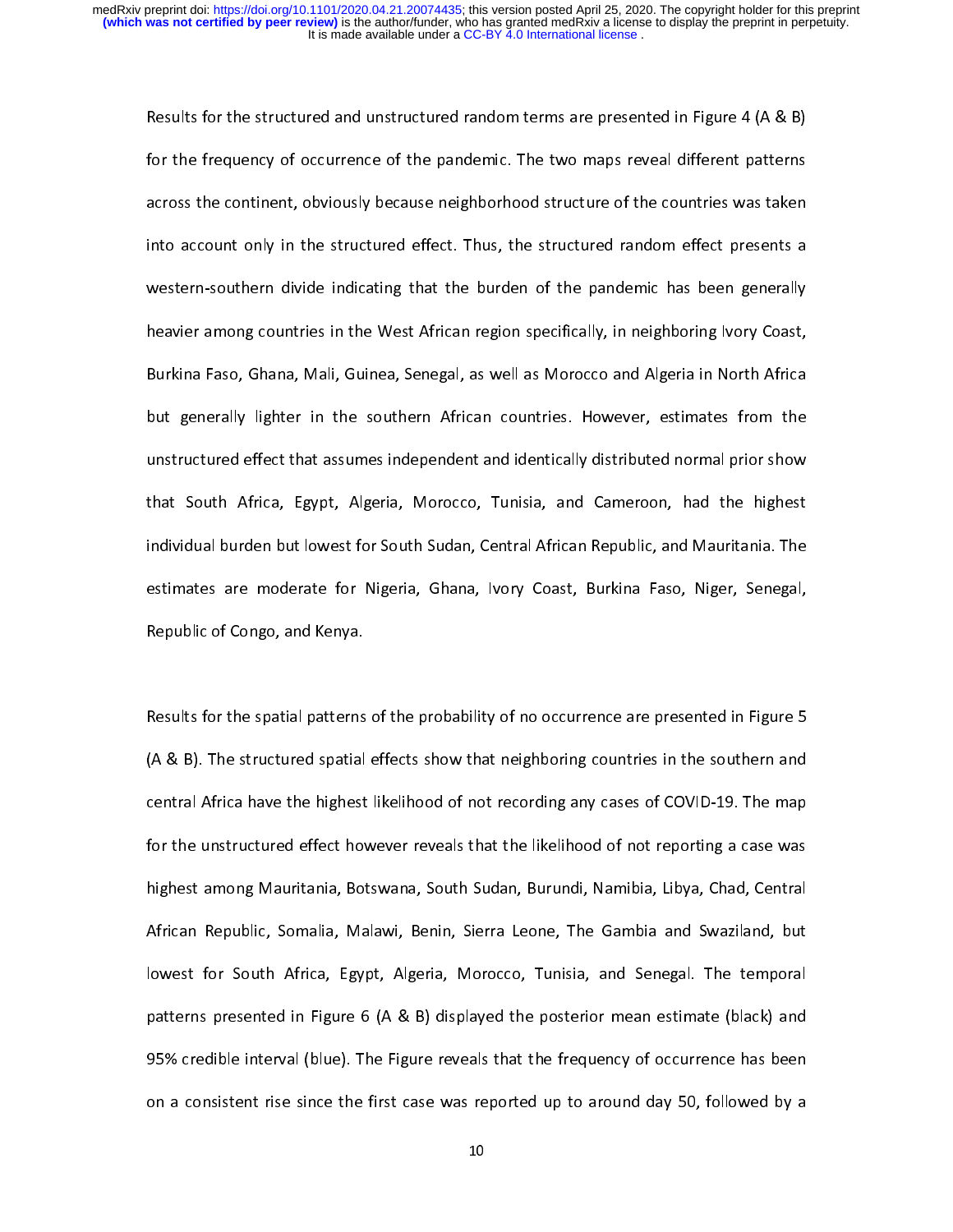somewhat gradual decline for about three days after which there was evidence of another<br>rise. On the other hand, the estimates for the likelihood of no occurrence decline sharply till<br>day 50 and appear to flatten thereafte day 50 and appear to flatten thereafter. Note that the wide credible intervals at the early days are evidence of few reported cases at those periods.<br>
Share credible intervals at the early days are evidence of few reported cases at those periods. days are evidence of few reported cases at those periods.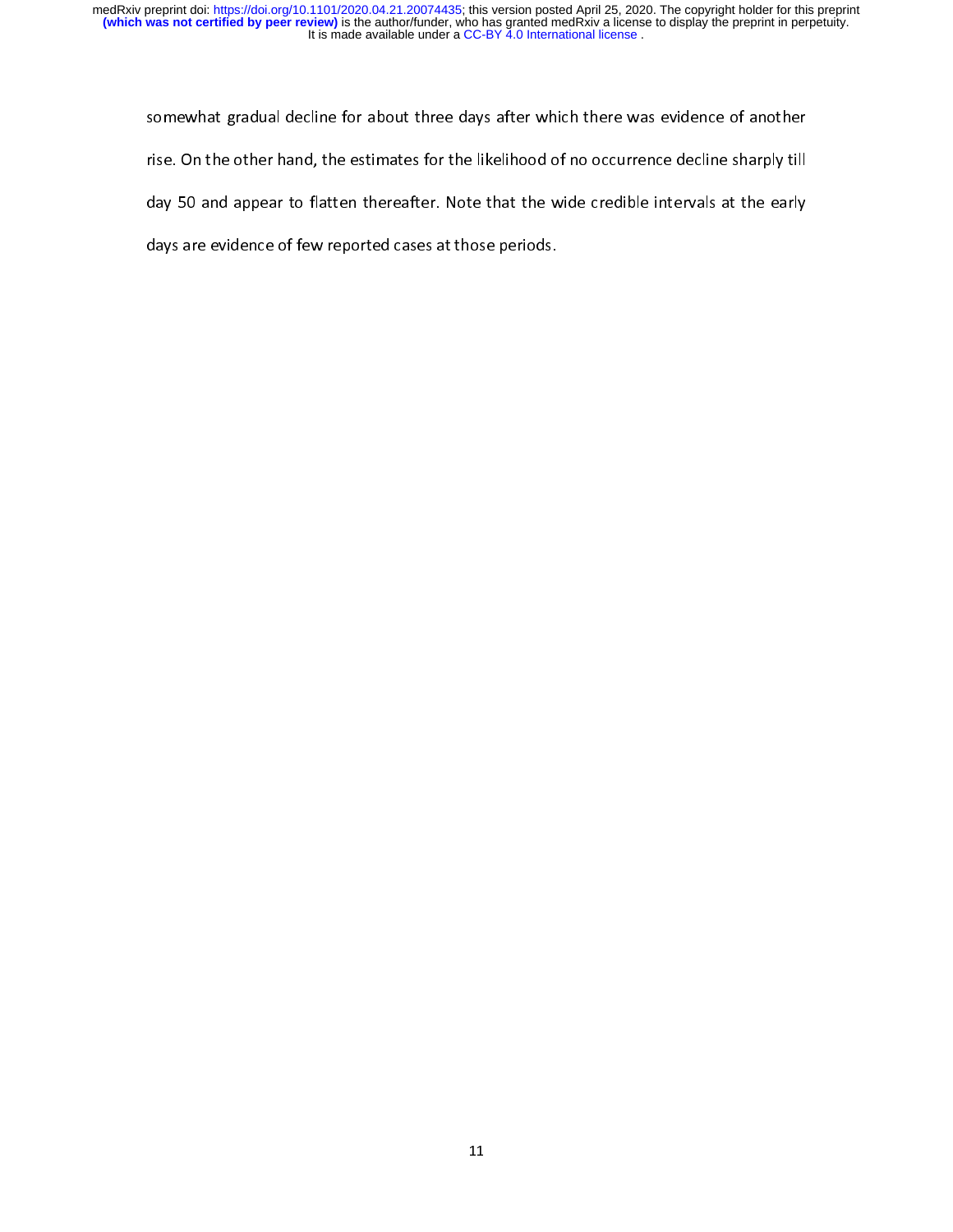each country's healthcare-related variables. As COVID-19 causes significant health and<br>economic challenges globally, the impacts on Africa are still in their infancy. The present<br>study reveals that the geographical spread economic challenges globally, the impacts on Africa are still in their infancy. The present<br>study reveals that the geographical spread of the disease in Africa and its relation to<br>individual country health capacities. Find economic channels globally, the impacts on Africa and its relation to study reveals that the geographical spread of the disease in Africa and its relation to individual country health capacities. Findings from the spatio-t studies of the set of the spatio-temporal analysis reveal that<br>individual country health capacities. Findings from the spatio-temporal analysis reveal that<br>the occurrence and burden of COVID-19 in Africa varied geographica the occurrence and burden of COVID-19 in Africa varied geographically with neighboring<br>countries particularly in the western part of the continent which could imply that<br>neighboring countries pose significant importation r the countries particularly in the western part of the continent which could imply that<br>neighboring countries pose significant importation risk to each other. This is quite<br>challenging but explains the reason why Africa co neighboring countries pose significant importation risk to each other. This is quite<br>challenging but explains the reason why Africa countries should form a coalition to fight<br>against COVID-19. challenging but explains the reason why Africa countries should form a coalition to fight<br>against COVID-19. challenging but explains the reason and reason countries shown a countries shown in eight<br>against COVID-19.<br>There are several possible reasons for the geographical distribution of COVID-19 across

against COVID-19.<br>There are several possible reasons for the geographical distribution of COVID-19 across<br>Africa. The first is the route of disease introduction to Africa. For example, when China was<br>the only COVID-19 epic  $\frac{1}{t}$ Africa. The first is the route of disease introduction to Africa. For example, when China was<br>the only COVID-19 epicenter, the risk of COVID-19 importation from China to Africa was high<br>for North Africa [6]. A study based the only COVID-19 epicenter, the risk of COVID-19 importation from China to Africa was high<br>for North Africa [6]. A study based on travel data from provinces in China, identified Egypt,<br>Algeria, and South Africa as having the only COVID-19 epicenter, the basis of COVID-19 inportation from Dinia, identified Egypt,<br>for North Africa [6]. A study based on travel data from provinces in China, identified Egypt,<br>Algeria, and South Africa as having Algeria, and South Africa as having the highest importation risk from China [5, 6]. However,<br>as the epicenter changes from China to Italy and the US, the risk to other regions in Africa<br>increases as there more African trav Algeria, and South Africa as the epicenter changes from China to Italy and the US, the risk to other regions in Africa increases as there more African travelers from Europe and North America than Asia [5]. The second reaso increases as there more African travelers from Europe and North America than Asia [5]. The second reason is the issue of border porosity in most African countries [19, 20]. The ease of people's movement between borders cou increases as there are there in the state of simple and travelers from Europe and North America than Asia Second<br>recond reason is the issue of border porosity in most African countries [19, 20]. The ease of<br>people's moveme secople's movement between borders could increase importations as seen in Nigeria where<br>hany returning Nigerians from Ivory Coast were diagnosed to have COVID-19. This is what<br>many returning Nigerians from Ivory Coast were many returning Nigerians from Ivory Coast were diagnosed to have COVID-19. This is what<br>many returning Nigerians from Ivory Coast were diagnosed to have COVID-19. This is what<br>12 many returning Nigerians from Ivory Coast were diagnosed to have Covid-19. This is what coast were distributed<br>12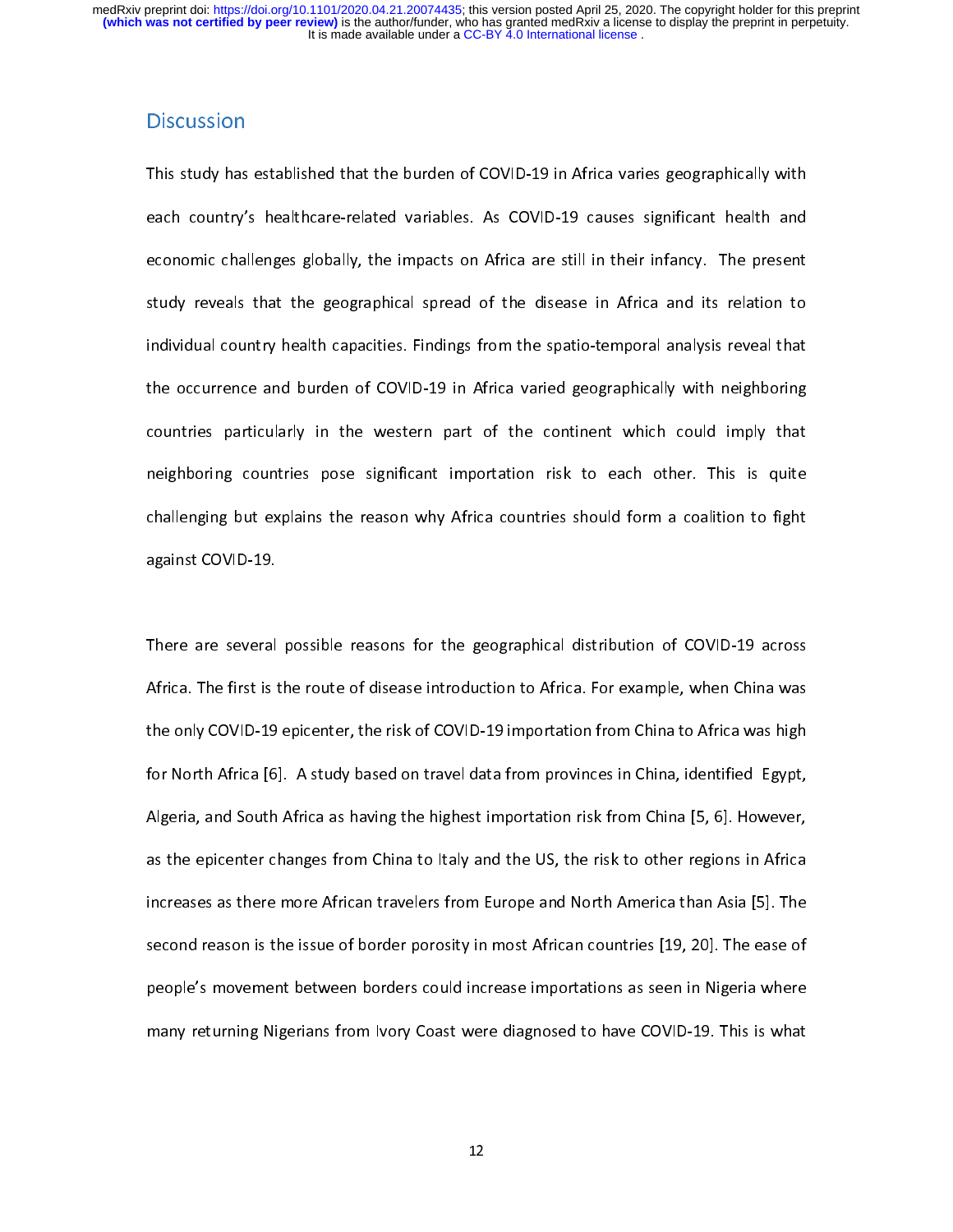happens with neight restrictions are put in place.<br>Border and air-flight restrictions are put in place.<br>COVID-19 is a significant health issues because it can quickly overwhelm healthcare capacity

border and air ingularizations are put in place.<br>COVID-19 is a significant health issues because it<br>if not checked. In this study, countries with more  $\frac{1}{2}$ COVID-19 is a significant health is a significant is a significant of the equality of the checked. In this study, countries with more healthcare capacities measured by number<br>of hospital beds and physicians have more cases of hospital beds and physicians have more cases. Healthcare capacity could use as a<br>measure of a country's wealth [21, 22], therefore, it is more likely that citizens of such<br>countries have more tendencies for traveling ov measure of a country's wealth [21, 22], therefore, it is more likely that citizens of such<br>countries have more tendencies for traveling overseas, thereby having a greater chance of<br>importing COVID-19 and other infectious d countries have more tendencies for traveling overseas, thereby having a greater chance of<br>importing COVID-19 and other infectious diseases on their return. Our finding is consistent<br>with a previous study that suggested Afr commer more tendencies on the more of traveling or the sum of transmit on importing COVID-19 and other infectious diseases on their return. Our finding is consistent with a previous study that suggested African countries w importing COVID-19 and other inferences are accountries with higher surveillance systems are<br>more likely to identify a higher risk of disease importation [6]. This implies that additional<br>public health capacity is needed f where likely to identify a higher risk of disease importation [6]. This implies that additional<br>public health capacity is needed for those countries that have limited resources to detect<br>COVID-19 and undertake meaning cont more likely to identify a higher risk of disease importance [6]. This implies that additional<br>public health capacity is needed for those countries that have limited resources to detect<br>COVID-19 and undertake meaning contac public health capacitum contact tracing to curtail the rapid spread of the virus.<br>COVID-19 and undertake meaning contact tracing to curtail the rapid spread of the virus.<br>There have been warnings that some countries in Afr

COVID-19 in Africa is low in comparison with Europe, Asia, and There have been warnings that some countries in Africa could be the next epicenters [24]. Thus far, the burden of COVID-19 in Africa is low in comparison with  $\begin{bmatrix} 1 \\ 2 \end{bmatrix}$ There have been warnings that some countries we must be that so the next opposite (23)<br>24]. Thus far, the burden of COVID-19 in Africa is low in comparison with Europe, Asia, and<br>North America. There is a need for early in 24. North America. There is a need for early introduction of interventions such as isolation,<br>quarantine and social distancing [25]. However, many African countries are poor and<br>whether these control measures will work as North America. There is a need for early intervention of intervention of the recention,<br>quarantine and social distancing [25]. However, many African countries are poor and<br>whether these control measures will work as effect whether these control measures will work as effectively as seen in China is still an open<br>question [24]. whenever control control measures with a effectively as seen in China is still an open question [24].  $q = 24$ .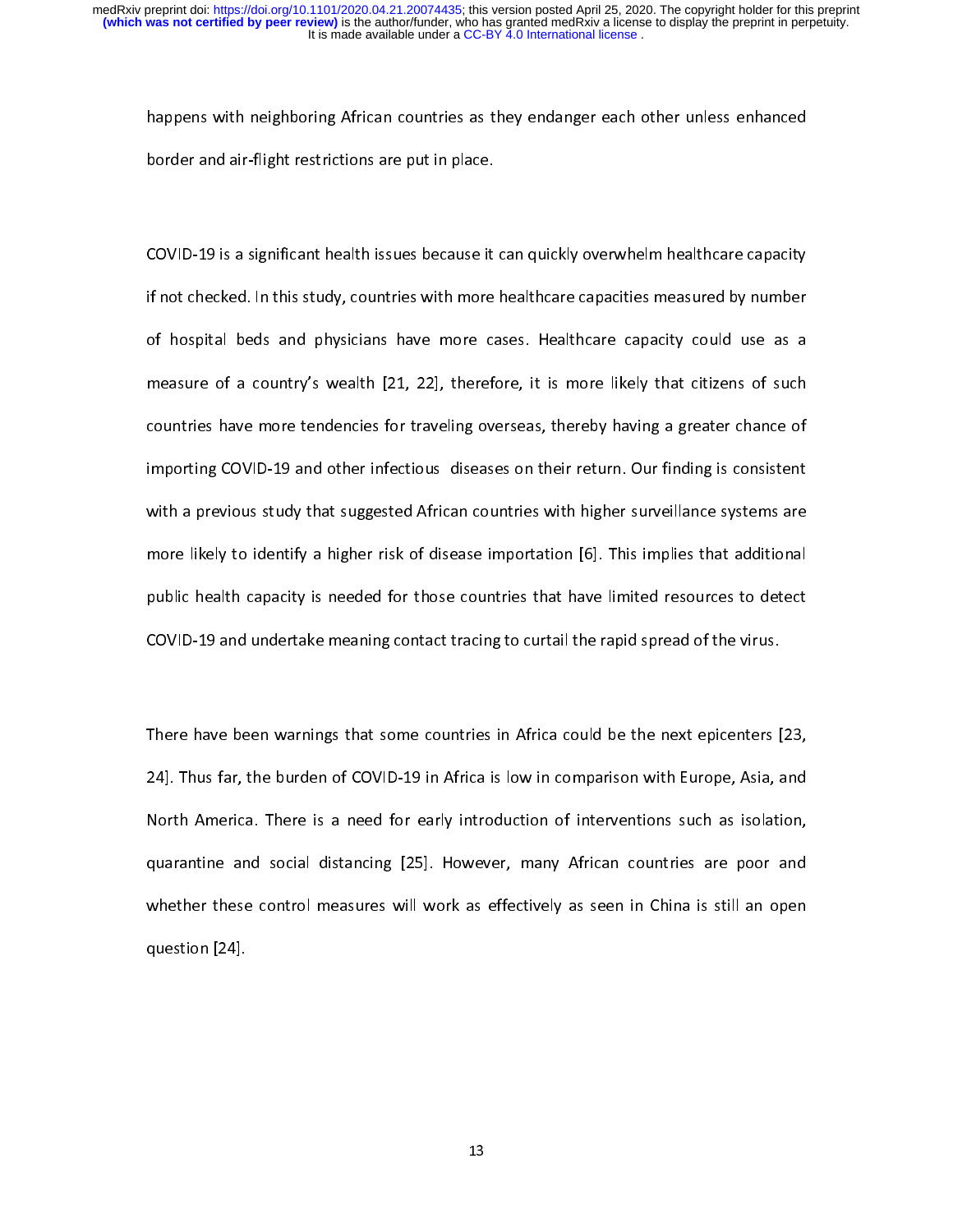As the pandemic spreads, the African Centers for Disease Control have intensified<br>investment in enhancing diagnostic and surveillance capacity across the countries [26].<br>Africa may only be able to fight this virus if consc peaking up, with each African country posing a risk to its neighbors. The findings in this Africa may only be able to fight this virus in constraints of the fight the eightical<br>globally to battle COVID-19 [23]. We have shown the trajectory of COVID-19 in Africa is<br>peaking up, with each African country posing a r globaling up, with each African country posing a risk to its neighbors. The findings in this study will be useful in implementing epidemiological intervention based on heterogeneity of the disease patterns for allocation o peaking up, with each African country position, position to its neighbors. The integral intervals<br>study will be useful in implementing epidemiological intervention based on heterogeneity of<br>the disease patterns for allocat study with the disease patterns for allocation of resources and targeted intervention strategies<br>the disease patterns for allocation of resources and targeted intervention strategies the disease patterns for allocation of resources and targeted intervention strategies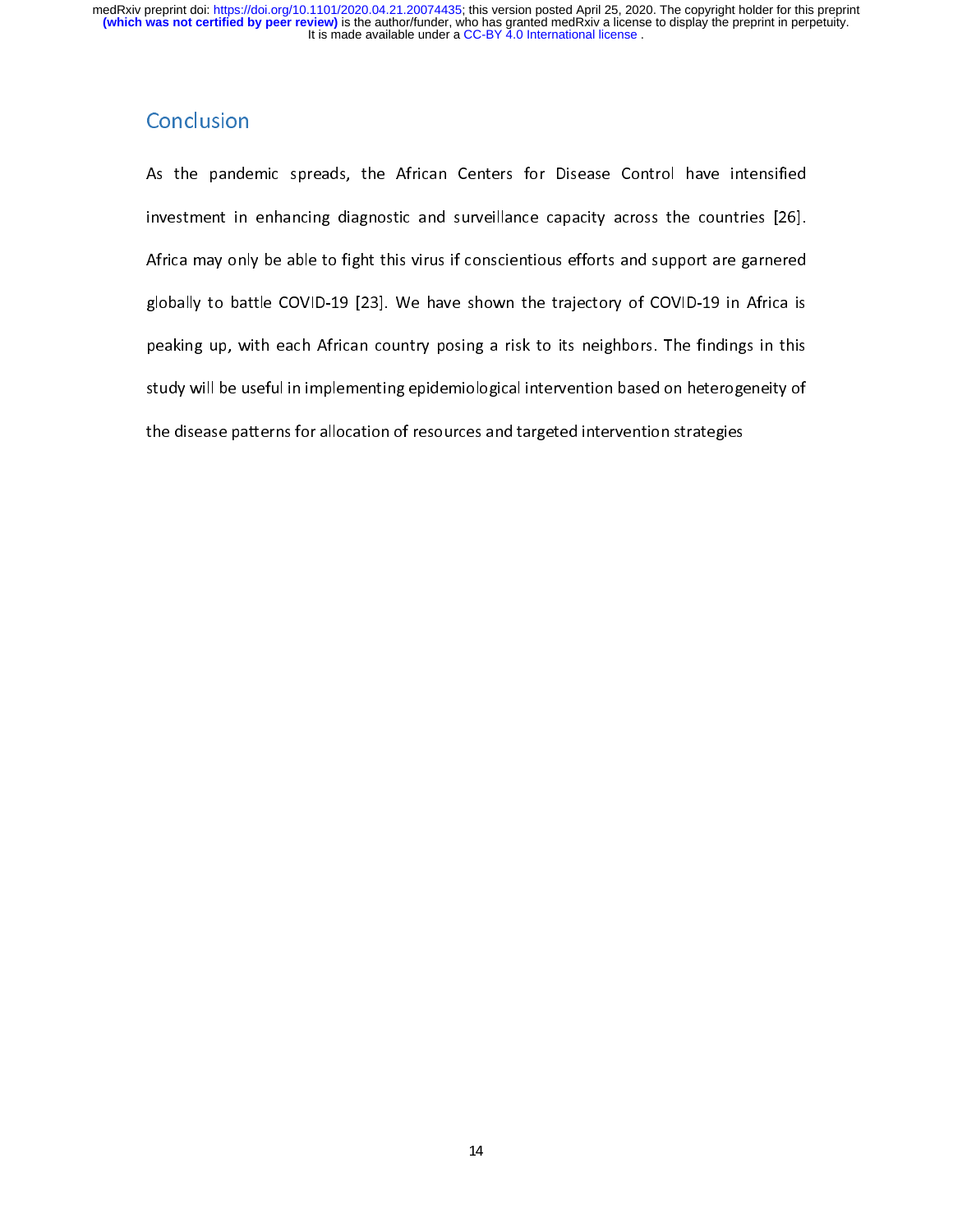References<br>(1) World Health Organization. Coronavirus disease (COVID-2019) situation reports. In. Geneva,

Switzerland, 2020.<br>
Martinez-Alvarez M, et al. COVID-19 pandemic in west Africa. The Lancet Global health<br>
(2)<br>
(2020)<br>
2020, Castelli F, Sulis G. Migration and infectious diseases. Clinical Microbiology and infection<br>
(4) (2) Martinez-A<br>
2020.<br>
(3) Castelli F,<br>
2017; 23(5): 283-28<br>
(4) Khyatti M,<br> *The European Jourr*<br>
(5) Adegboye<br>
COVID-19 progressi<br>
(6) Gilbert M,<br>
COVID-19: a model<br>
(7) Tomori O.<br>
(8) El-Sadr WN<br>
2020.<br>
(9) Fong SJ, et (2)<br>
Martinez-Alvarez M, et al. COVID-19 pindemic in west Africa. The Lancet Global health<br>
(2) Castelli F, sulls G. Migration and infections diseass. Clinical Microbiology and infection<br>
(1) Castelli F, sulls G. Migration  $(3)$ <br>  $2017$ ;<br>  $(4)$ <br>  $The Et$ <br>  $(5)$  COVID<br>  $(6)$  COVID<br>  $(7)$ <br>  $(8)$ <br>  $2020$ .<br>  $(9)$ <br>  $(10)$  outbre<br>  $(11)$ <br>  $(12)$  malari<br>  $(13)$ <br>  $(14)$  Journal<br>  $(15)$ <br>  $(16)$ <br>  $(17)$ <br>  $Press$ ,<br>  $(18)$ <br>  $2004$ ;<br>  $(19)$ <br>  $(20)$ (3) Castelli Microbiolic Internation and infectious diseases. Clinical Microbiolic Photometric Temperation and infectious diseases in North Africa and north African inmigrants to Europe.<br>
The European Journal of Public Hea 2017, 23(5): 203-285.<br>
(4) Khyatti M, et<br>
The European Journal<br>
(5) Adegboye O,<br>
COVID-19 progression<br>
(6) Gilbert M, et<br>
COVID-19: a modelling<br>
(7) Tomori O. Ebc<br>
(8) El-Sadr WM, J<br>
2020.<br>
(9) Fong SJ, et al<br>
2019-ncov no (4) Khyatti M, et al. Infectious diseases in North African internal and north and north Africa and Nikolay B, and Engine D, et al. In Africa COVID-19 or present Journal of Public Redit Path M, Medicine and its impact on th The Law optimation of room readelling study. *MedRivi* 2014; 1, 47-50.<br>
(5) Adegboye O, et al. Change in outbreak epicenter and it<br>
COVID-19 progression: a modelling study. *MedRivi* 2020.<br>
(6) Gill of Bublic M, et al. Che (5) Content of the Rale Particle and values of the COVID-19 or the interaction risks of COVID-19 or et al. Change in outbreak same values absent of African contries against importations of (6) Gibler M, et al. Preparednss Covid Control Control Control Control Control Covid Covid-19: a modelling study. The *Lanced 2020*; 305(10227 Tomori O. Ebola in an unprepared Africa. *BMJ* 20:<br>COVID-19: a modelling study. The *Lancet 2020*; 305(10227 Tom (s) The Coloristic Coloristic Coloristic Coloristic Coloristic Coloristic Coloristic Coloristic Coloristic Coloristic Coloristic Coloristic Coloristic Coloristic Coloristic Coloristic Coloristic Coloristic Coloristic Color COVID-13: iniotening study. The Lancet Except Device and the except of the COVID-19: Tomori O. Ebola in an unprepared Africa. BMJ 2014; 349: g55(8)<br>
El-Sadr WM, Justman J. Africa in the Path of Covid-19. The Ni<br>
(9) Fong S (7)<br>
Tomori O. Ele Colois and the relation of the relation of the relation of the Colois 2012<br>
2020.<br>
2020.<br>
2020. **For SS, et al.** Finding an accurate early forecasting model fro<br>
2019-ncov novel coronavirus outbreak. *ar* 

(8) El-Badr WM, Joshimar A mine train in the Path of Cordary, the New England Journal of Intensity<br>(10) English AL Finding an accurate early forcesting model from small datast! A case of<br>(10) Wang H, et al. Tracking and fo (9)<br>
2019-1<br>
(10)<br>
(10)<br>
(11)<br>
structi (12)<br>
malari (13)<br>
augme<br>
(13)<br>
augme<br>
(13)<br>
augme<br>
(13)<br>
augme<br>
(14)<br>  $(14)$ <br>  $(15)$ <br>
for Tras,<br>
(15)<br>  $(16)$ <br>  $(17)$ <br>
Press,<br>
(19)<br>  $(20)$ <br>
border<br>
(22)<br>  $L(d)$ <br>  $(22)$ <br>
Poll<br>  $Ld$ <br> (10) **Wang R, et al. Finding and forecasting model from small data with the need to the state of the state of the state of the state of the state of the state of the state of the state of the state of the state of the stat** 2019-12019 Marg B, et al. Spainting the indepthation of the COVID-19. Marg H, et al. Tracking and forecasting milelpost nonnenst sof the 1019 Marg H, et al. Tracking and forecasting milelpost nonnenst sof the 111) Adegbove (12) Area in the United States in the Covid-19. Mathematic minimization of the Covid-19. Area in the estable that with a nested correlation of the epidemic of Learly-B (11) Area in the extraction for the epidemic in the ex outions the method of Microsoft and Service Discussions of the Rayley O, Leurg DH, Wang YG. Analysis of spatial data<br>trattucture. Journal of the Rayal Statistical Society: Series C (Applied Statistical Statistical Society (12) Adeglowe O, Leung DH, Wang YO, Wang YO, The African University of spatial data with the Society 32018; 67: 329-354.<br>
Interimental data with the Royal Statistical Society: Series C (Applied Statistics) 2018; 67: 329-3 structure. Journal of the Royal Statistical Statistical Statistical Statistical Statistical Statistical Statistical Statistical Statistical Statistical Statistical Statistical Statistical Statistical Statistical Statistica (12) Adegension May The Microsofter Content Content Content Content Content Content Content Content Content Content Content Content Content Content Content Content Content Content Content Content Content Content Content Co manna no cutaneous scammandasis mechanic in periodic Statistics 2020; 31, 147: 687-700<br>(13) Gayawan E, Fasusi OD, Bandyopadhyay D. Structured additive distribution<br>(14) Kang D, et al. Spatial eiglening of motality in Niger (13) Gayawan E, "Issear O," unary propries<br>augmented beta regression modeling of mortality in Nigeria. Sportid Motistics 2020; 351(00415).<br>I(14) Kang D, et al. Spatial epidemic dynamics of the COVID-19 outbreak in China. augmented beta regression modeling of more than the end of the COVID-19 outbreak in China. Internetia.<br>
1491 Kang D, et al. Spatial epidemic dynamics of the COVID-19 outbreak in China. Internetia.<br>
1451 Arab-Mazar Z, et al (14)<br>
Character and the CoVID-19 bottpack in entire international<br>
(15) Arab Makar 2, et al. Napping the incidence of the COVID-19 hotspot in Iran – Implications<br>
(16) Kieln N, et al. Bayesian structured additive distribut Journal of Infectious Diseases 2020.<br>
(15) Arab-Mazar Z, et al. Mappi<br>
for Travellers. *Travel Medicine and l.*<br>
(16) Klein N, et al. Bayesian struegional income inequality in Germa<br>
regional income inequality in Germa<br>
(1 (15)<br>
The Travellers. Travellers are the control of the control of the control of the Travellers. Travelleries and the test allowed didthet distributional regression with an application to<br>
(16) Kielin N, et al. Bayesian s For Travellers. *Internetial Internetial manyeticins Sisses 2020*.<br>
1(16) Klein N, et al. Bayesian structured additive distribute is chosen and Income inequality in Germany. *Annals of Applied St*<br>
1(17) **Cameron AC, Trive** (18)<br>
The method income inequality in Germany. Annals of Applied Statistics 2015; 9(2): 1024-1052.<br>
(17) Cameron AC, Trivedi PK. *Regression Analysis of Count Dato.* New York: Cambridge University<br>
1791 Samenon AC, Trivedi regional method income mediative incomendation of *Statistics* 2017, 1(17) Cameron AC, Trivedi PK. *Regression Analysis of Count Data*. New York: Cambridge Press, 1998.<br>
(13) Lang S, Brezger A. Bayesian P-splines. *Journal* (17)<br>
Press, 1998.<br>
The Context Pace The Regression Analysis of Computational and Graphical Statistics<br>
1891, 1383-212.<br>
1891, 183-212.<br>
1892, Okunade SK, Ogunnubi O. The African Union Protocolon Free Movement: a paracea t (18) Lang<br>
2004; 13: 18:<br>
(19) Okul<br>
(20) Okul<br>
border poros<br>
(21) Mas<br>
older popula<br>
(22) Deat<br>
(22) Deat<br>
Poll Journal<br>
(23) El-Sa<br>
(24) Leac<br>
settings. Ech<br>
(25) Preis<br>
implementat<br>
(26) El-Sa<br>
2020. (19)<br>
Capacity and Statistics Computer Statistics Concordis Briefing 2011; 4(4).<br>
(19) Okumu W. Border management and security in Africa. Concordis Briefing 2011; 4(4).<br>
(2004; 13: 183-212.<br>
Io Wande SK, Ogunnubi O. The A 2004, 13: 163-212.<br>
(19) Okumu W.<br>
(20) Okunade S<br>
border porosity? Jo<br>
(21) Maskileyso<br>
older populations in<br>
(22) Deaton A. I<br>
Poll. Journal of Eco<br>
(23) El-Sadr WN<br>
(24) Leach M. E<br>
settings. *Echoes* 20.<br>
(25) Preiser (19) Okunale SK, Ogunnubi O. The African Union Protocol on Free Movement: a paracetion of African Union Studies 2019; 8(1): 73-91.<br>
(20) Okunale SK, Ogunnubi O. The African Union Studies 2019; 8(1): 73-91.<br>
(21) Maskileys

(20)<br>
Example of Sylemato Stream Control Control Control Control Control Control Control Control Control Control Control Capital Control Capital Capital Capital Capital Capital Capital Capital Capital Capital Capital Capit border porosity: Journal of African Omoto Studies 2013, 8(1): Analytican O. Helicane system and the wealth-health and older populations in six countries. Social Science & Medicine 2014; 1<br>(22) Deaton A. Income, health, and

(21)<br>
Electropolations in six countries. Social Science & Medicine 2014; 119: 18-26.<br>
(22) Deaton A. Income, health, and well-being around the world: Evidence from the Gallup World<br>
Poll. Journal of Economic perspectives older populations in six countries. Social distincts and well-being around the world: Evidence is<br>(22) Deaton A. Income, health, and well-being around the world: Evidence is<br>Poll. Journal of Economic perspectives 2008; 22(

(22) Deaton A. Income, health, and we mellem around the world. Evidence from the Gallup World Poll. Journal of Economic perspectives 2008; 22(2): 53-72.<br>
(23) El-Sadr WM, Justman J. Africa in the Path of Covid-19. Nengl J Foll. Journal by Economic perspectives 2006,  $ZZ(Z)$ : 33-72.<br>
(23) El-Sadr WM, Justman J. Africa in the Path of Covid<br>
(24) Leach M. Echoes of Ebola: social and political war<br>
settings. *Echoes* 2020.<br>
(25) Preiser W, Van (23) El-Sadr WW, Justman J. Africa in the Path of Covid-19. N Engl J Med 2020.<br>
(24) Leach M. Echoes of Ebola: social and political warnings for the COVID-19 r<br>
(25) Preiser W, Van Zyl G, Dramowski A. COVID-19: Getting ah

(24) Leach M. Echoes of Ebola: social and pointed warnings for the COVID-1D response in African<br>settings. *Echoes* 2020.<br>(25) Preiser W, Van Zyl G, Dramowski A. COVID-19: Getting ahead of the epidemic curve by early<br>implem Settings. *Lenoes 2020.*<br>(25) **Preiser W, Varinglementation of soc**<br>(26) **El-Sadr WM, J**<br>2020.

(25) Preiser W, Van Zyl G, Dramowski A. COVID-15: Getting ahead of the epidemic curve by early implementation of social distancing. *SAMJ: South African Medical Journal* 2020; 110(4): 0-0.<br>(26) **El-Sadr WM, Justman J.** Af implementation of social distancing. SAMJ: South African Medical Journal 2020, 110(4): 0-0.<br>(26) **El-Sadr WM, Justman J.** Africa in the Path of Covid-19. New England Journal of 2020.  $(26)$  El-Sadr WM, Justman J. Africa in the Path of Covid-19. New England Journal of Medicine<br>2020.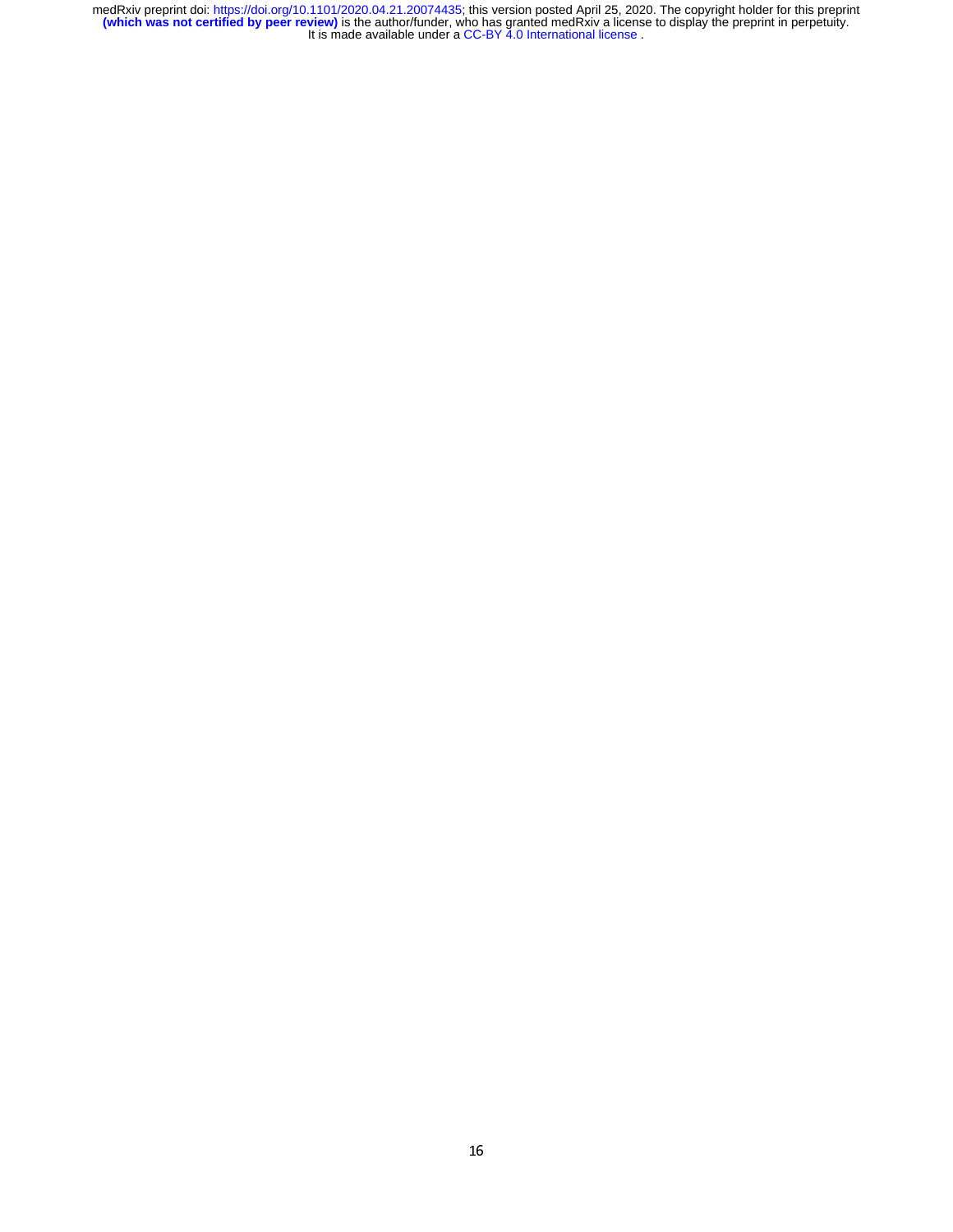| Table 1. Assessment of various model specification used in this study <sup>†</sup> |        |                                                                                                                                                                                                 |
|------------------------------------------------------------------------------------|--------|-------------------------------------------------------------------------------------------------------------------------------------------------------------------------------------------------|
| $\overline{D}$                                                                     | pD     | <b>DIC</b>                                                                                                                                                                                      |
| 12013.66                                                                           | 219.49 | 12452.66                                                                                                                                                                                        |
| 9661.47                                                                            |        | 10297.43                                                                                                                                                                                        |
| 12237.92                                                                           | 107 30 | 12452.53                                                                                                                                                                                        |
| 9134 13                                                                            | 215.38 | 9564.89                                                                                                                                                                                         |
|                                                                                    |        |                                                                                                                                                                                                 |
|                                                                                    |        | 317.98<br>${}^{\dagger}S_{str}$ represents structured spatial random effect, $S_{unstr}$ is the unstructured rand<br>the temporal term and $ST$ accounts for the spatio-temporal random effect. |

 $\frac{4}{t}$  Trend + spatial ( $S_{st}$ <br> $\frac{1}{t}$  represents structured :<br>temporal term and ST a  $\frac{1}{r}$  +  $S_{unst}$ <br>spatial raccounts 1  $\frac{1}{2}$ ,  $\frac{1}{2}$  57 1234.13 215.38 9564.89<br>
Indom effect,  $S_{unstr}$  is the unstructured random effect.<br>
For the spatio-temporal random effect.  $\frac{1}{t}$  the spatial term in the spatial ( $\frac{1}{s}$  structured structured stemporal term and ST and ST and ST and ST and ST and ST and ST and ST and ST and ST and ST and ST and ST and ST and ST and ST and ST and ST and S  $\frac{m}{\text{spatial}}$  radial radio counts f  $\frac{1}{2}$ <br>
Indom effect,  $S_{unstr}$  is the unstructured radiometer.<br>
Survey is the unstructured radiometer.  ${}^{\dagger}S_{str}$  represents structured spatial random effect,  $S_{unstr}$  is the unstructured random effect, Trend is the temporal term and ST accounts for the spatio-temporal random effect. represents structure structure structure structure structure structure  $\frac{1}{2}$  random effect of the spatio-temporal term and ST accounts for the spatio-temp  $i$ s the unstructured random effect,  $i$  is the unstructured random effect,  $i$ the temporal term and accounts for the spatio-temporal random effect.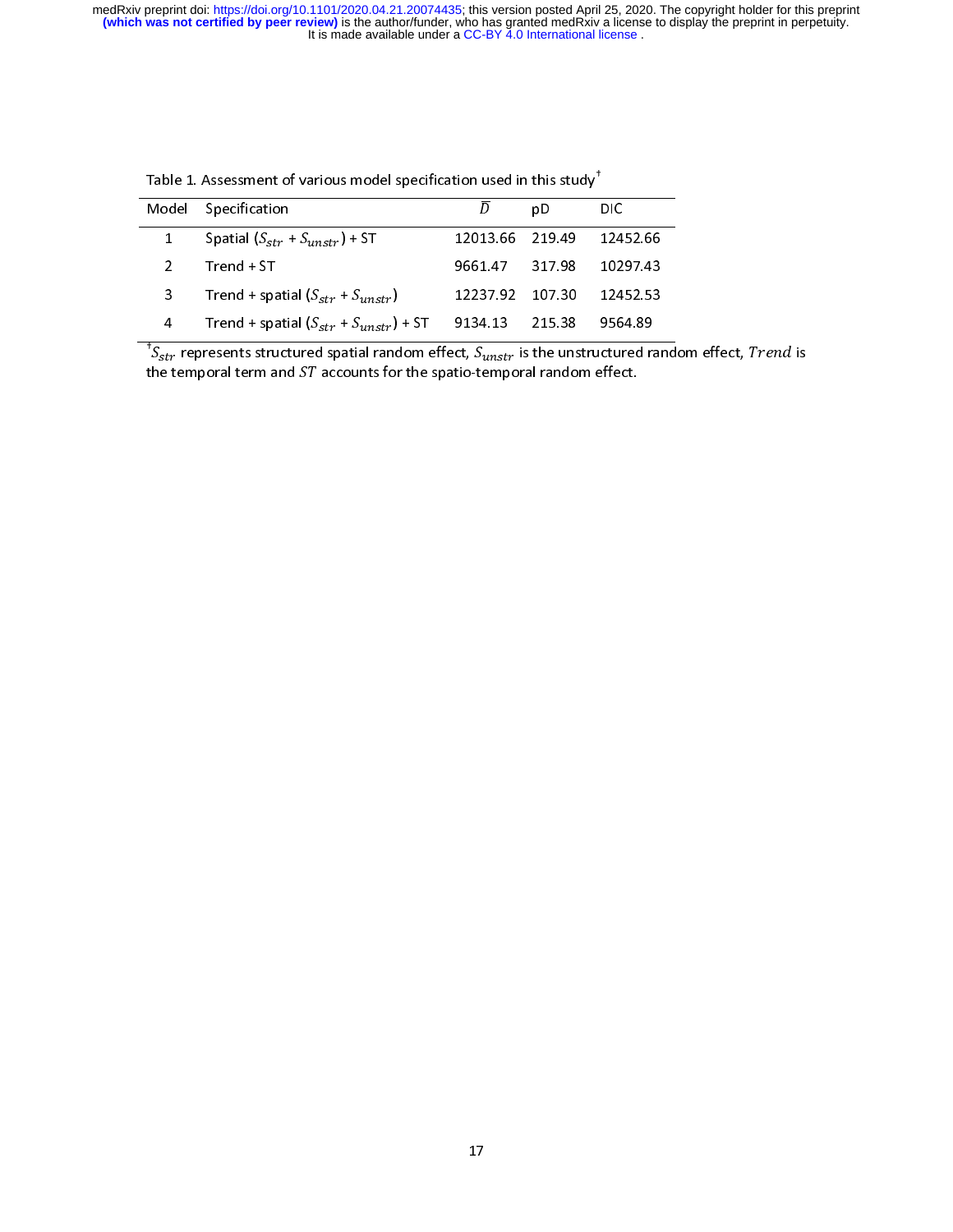

Figure 1. (A) Total number of confirmed COVID-19 cases as at 11<sup>th</sup> Application of the number of hospital beds [per 10,000].<br>
Humber of hospital beds [per 10,000], (C] Distribution of the number of physicians [per 10,000] number of hospital beds (per 10,000), (C) Distribution of the number of physicians (per 10,000). (per 10,000).<br>
18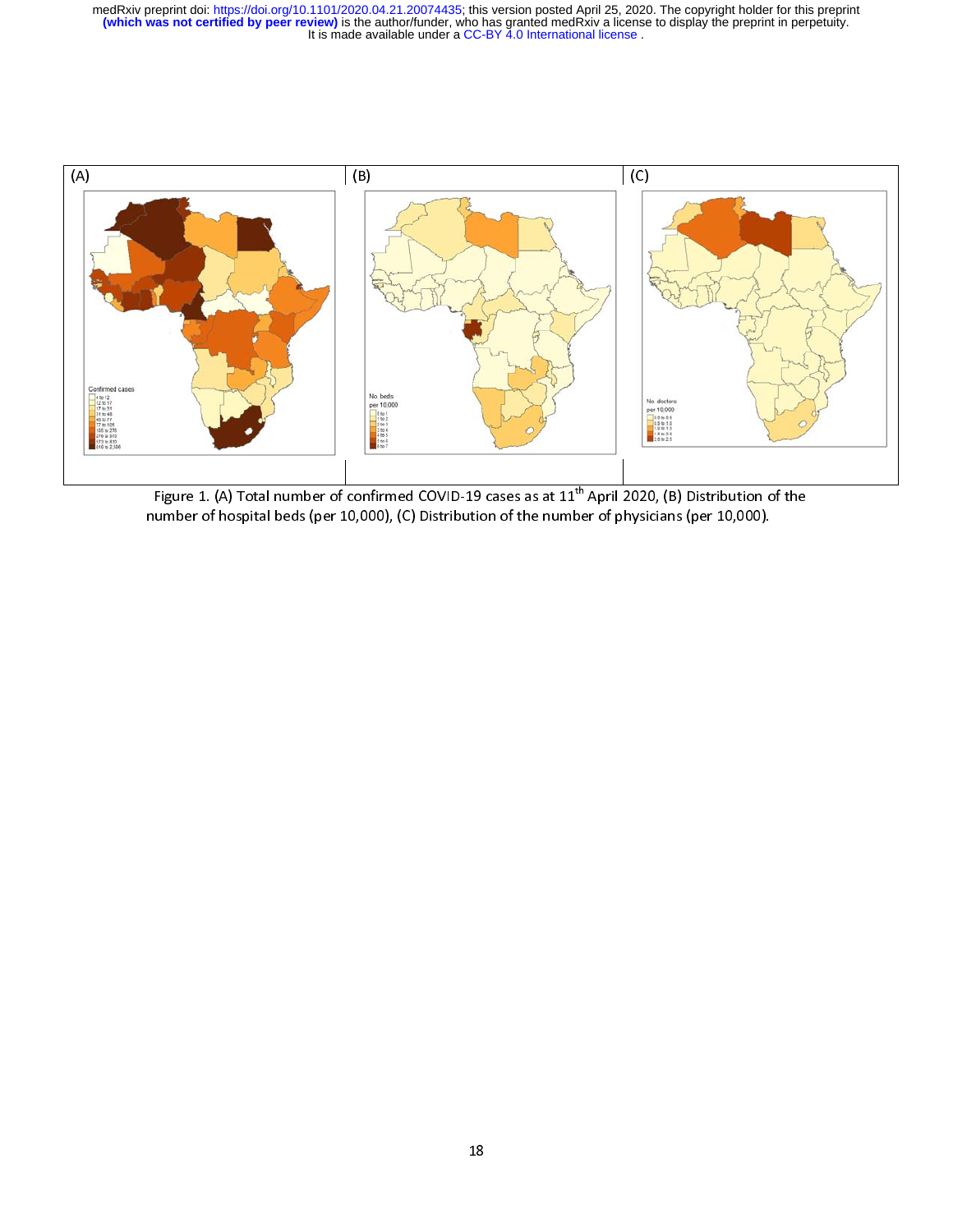

Figure 2: Scatter of number of confirmed cases of COVID-19 and healthcare capacities<br>(Number of hospital beds/medical doctors).<br>19 (Number of hospital beds/medical doctors).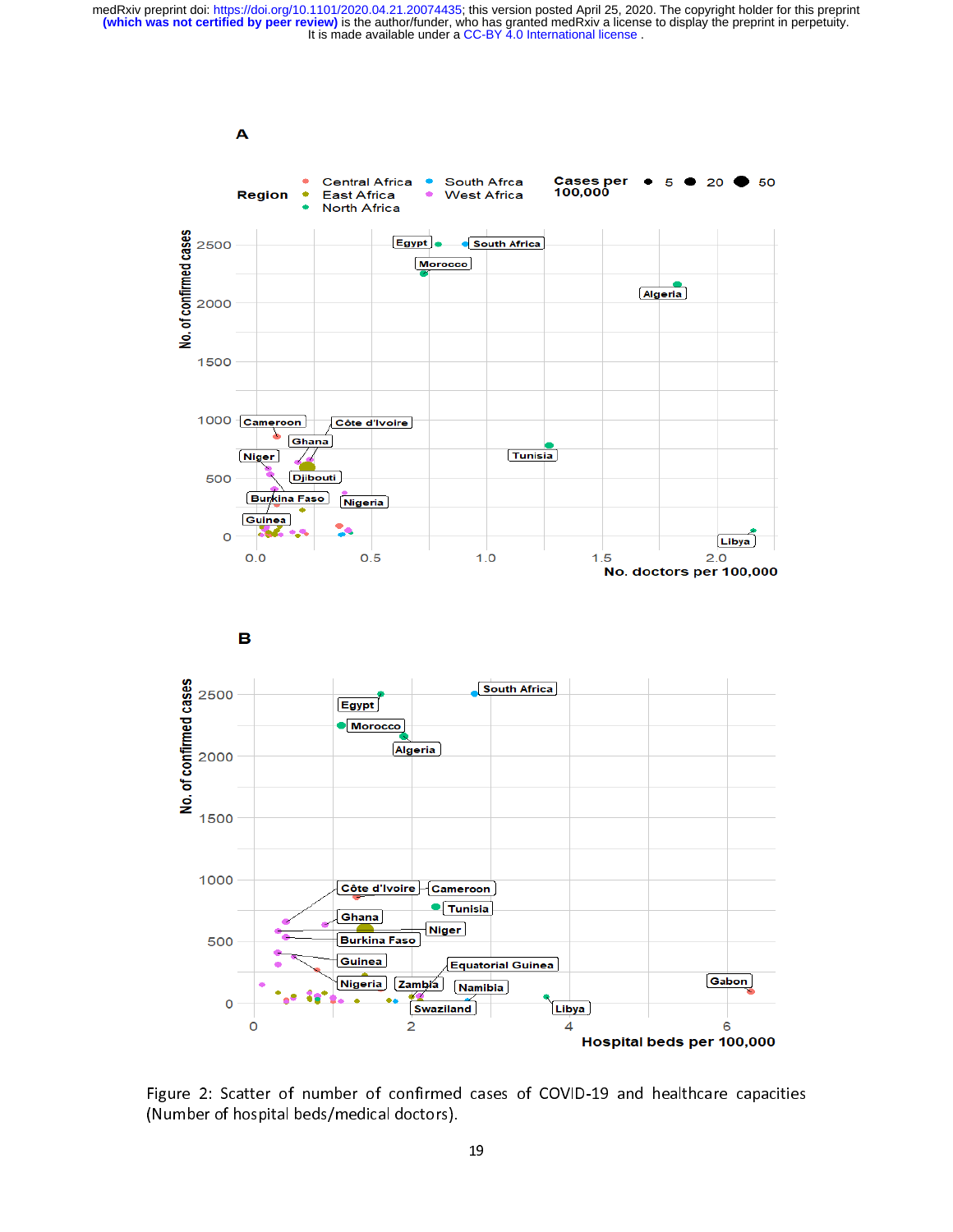

Figure 3: Spatiotemporal pattern of COVID-19 in Africa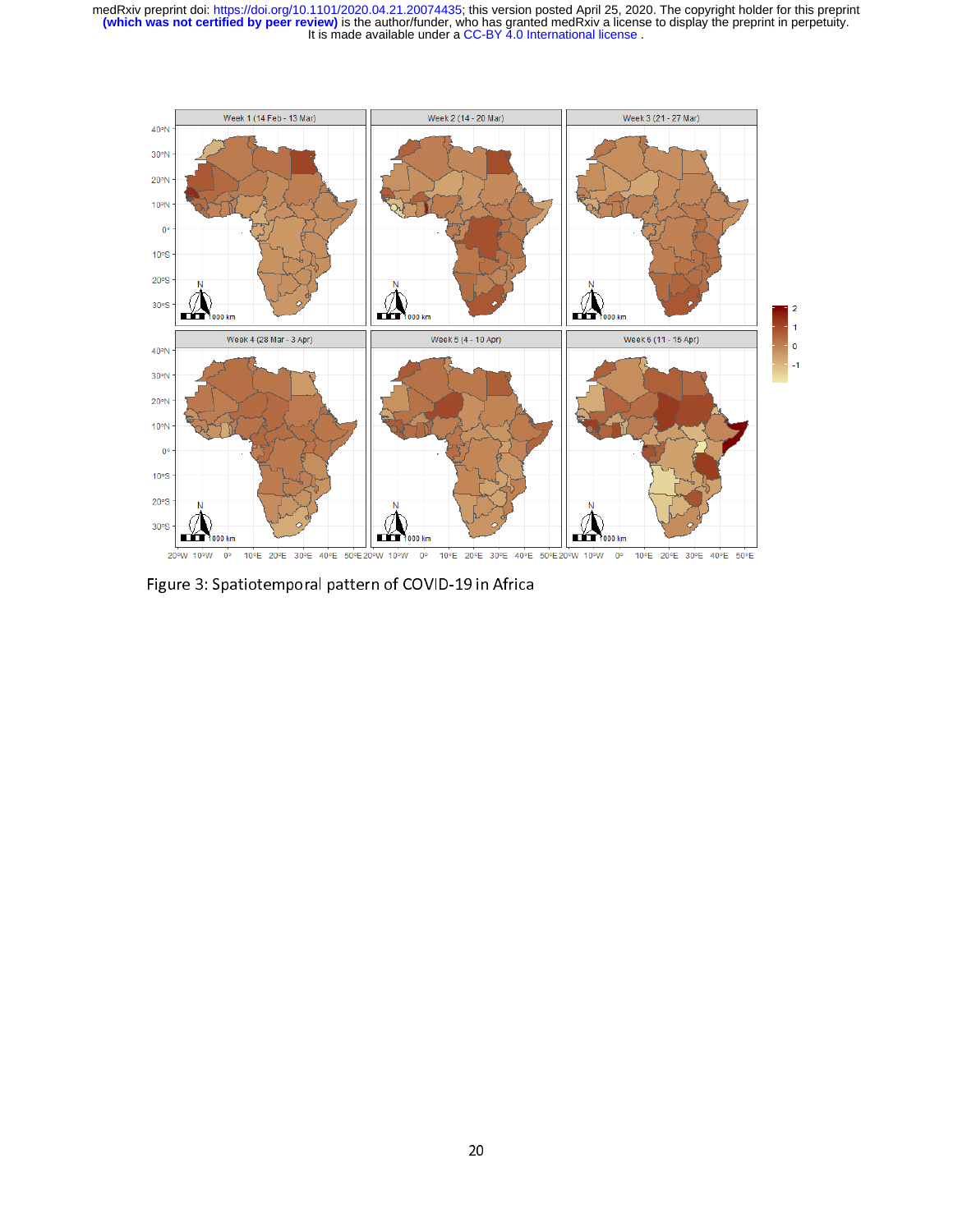

 $\overline{a}$ Figure 4: Structured (A) and uncertainties (B) spatial effects for the mean of CDI  $\sim$  (B) spatial effects for the mean of CDI  $\sim$  COVID-19 spatial effects for the mean of CDI  $\sim$ (lambda parameter) in Africa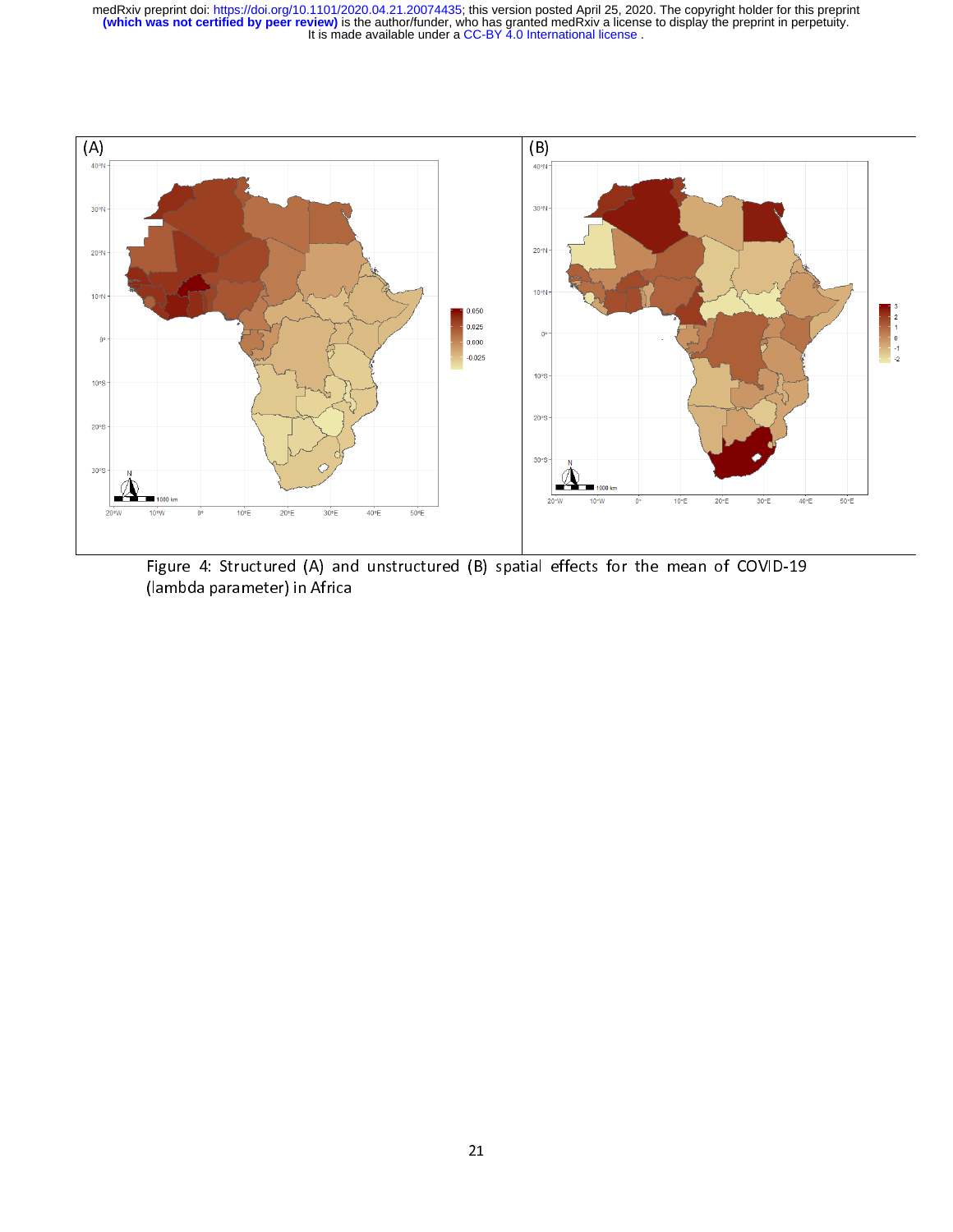

Figure 5: Structure 5: Structure 5: Structure 5: Structure of COVID-19 (pi parameter) in Africa<br>
The probability of non-the probability of non-the probability of non-the probability of non-the probability of non-the probab occurrence of Covid-19 (pickets) in Africa<br>19 (pickets) in Africa<br>19 (pickets) in Africa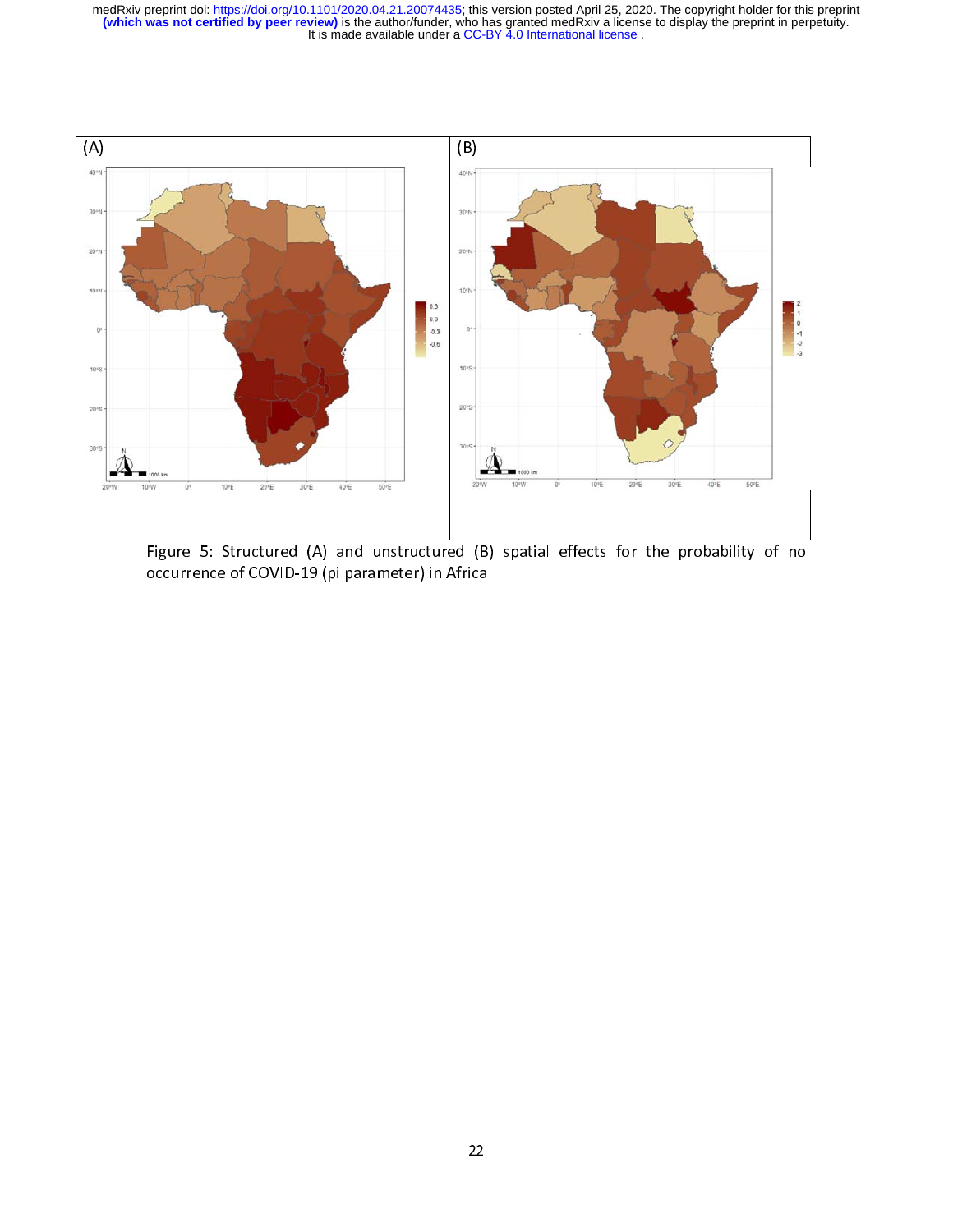

Figure 6: Temporal transmission of  $\sqrt{N}$  ,  $\sqrt{N}$  and  $\sqrt{N}$  is a number of  $\sqrt{N}$  likelihood of no occurrence